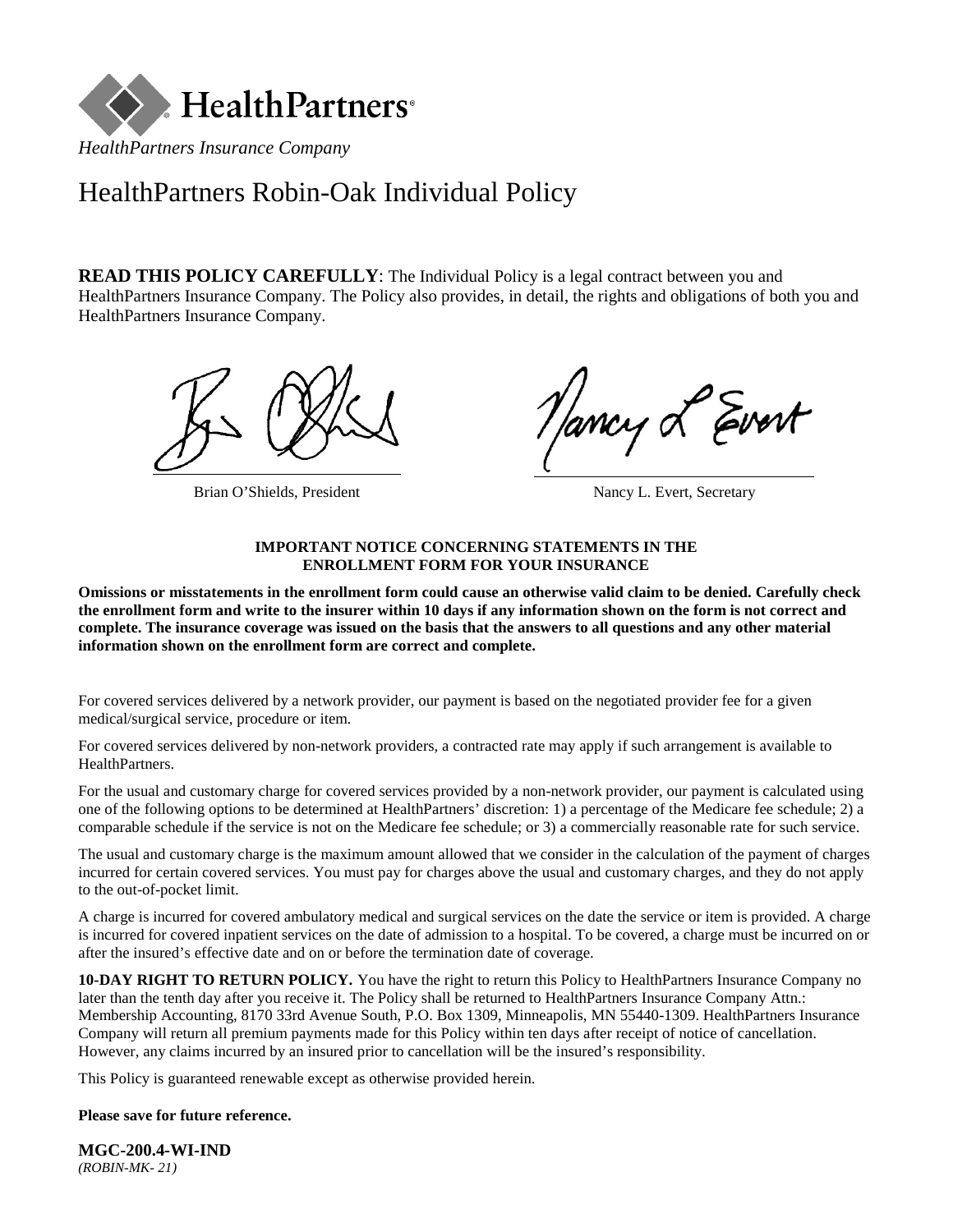#### **NOTICE: LIMITED BENEFITS WILL BE PAID WHEN NON-PARTICIPATING PROVIDERS ARE USED.**

**You should be aware that when you elect to utilize the services of a non-participating provider for a covered service, benefit payments to such non-participating provider are not based upon the amount billed. The basis of your benefit payment will be determined according to your policy's fee schedule, usual and customary charge (which is determined by comparing charges for similar services adjusted to the geographical area where the services are performed), or other method as defined by the Policy. YOU RISK PAYING MORE THAN THE COINSURANCE, DEDUCTIBLE AND COPAYMENT AMOUNT DEFINED IN THE POLICY AFTER THE PLAN HAS PAID ITS REQUIRED PORTION. Non-participating providers may bill enrollees for any amount up to the billed charge after the plan has paid its portion of the bill. Participating providers have agreed to accept discounted payment for covered services with no additional billing to the enrollee other than copayment, coinsurance and deductible amounts. You may obtain further information about the participating status of professional providers and information on out-of-pocket expenses by calling 952-883- 5036 or 1-888-922-2313 number on your identification card or visiting HealthPartners' website at [healthpartners.com.](http://www.healthpartners.com/)**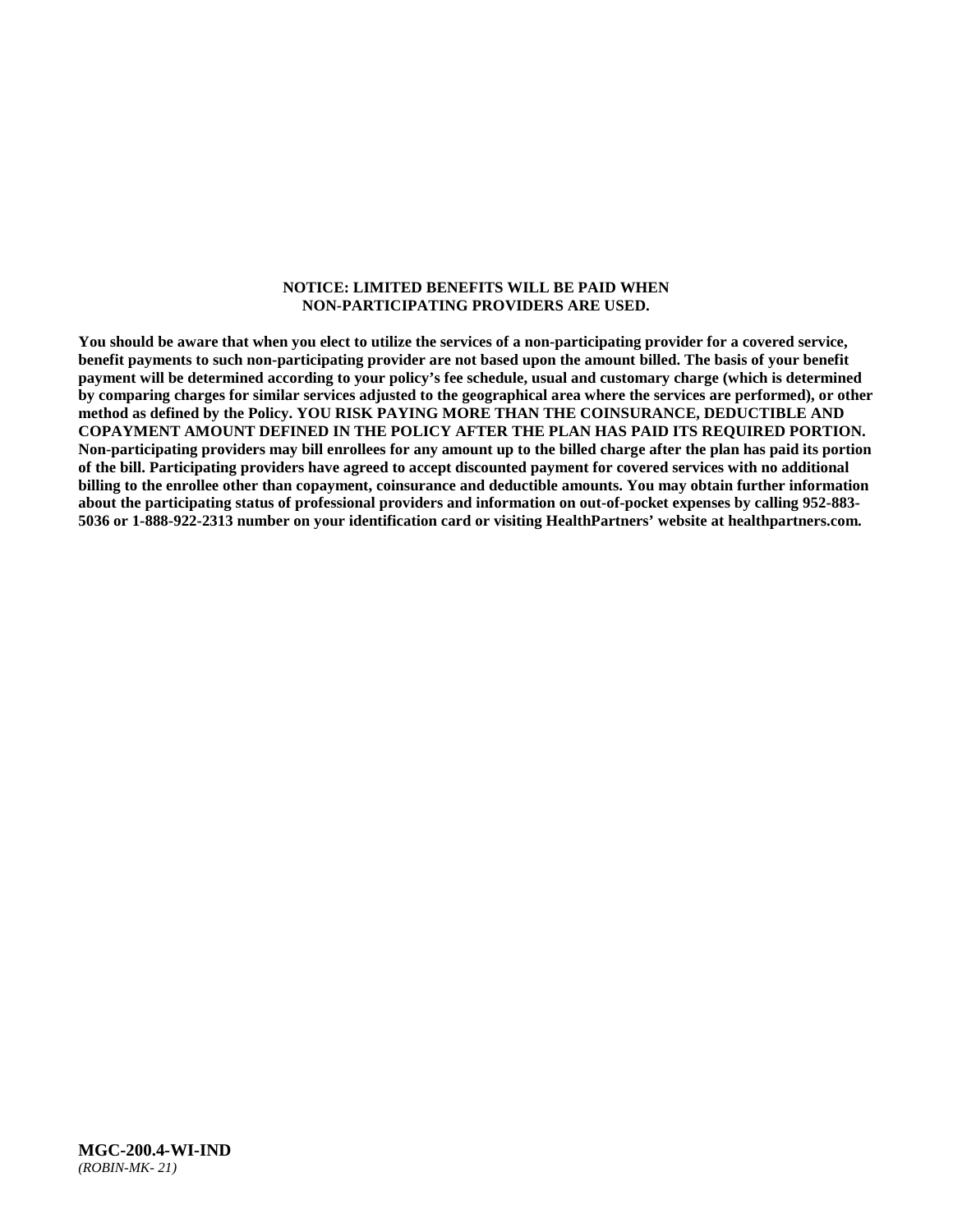### **TABLE OF CONTENTS**

| <b>Section</b>        | Page |
|-----------------------|------|
|                       |      |
|                       |      |
|                       |      |
|                       |      |
|                       |      |
|                       |      |
|                       |      |
|                       |      |
|                       |      |
|                       |      |
|                       |      |
|                       |      |
|                       |      |
|                       |      |
|                       |      |
|                       |      |
|                       |      |
|                       |      |
|                       |      |
|                       |      |
|                       |      |
|                       |      |
|                       |      |
|                       |      |
|                       |      |
|                       |      |
|                       |      |
|                       |      |
|                       |      |
|                       |      |
|                       |      |
|                       |      |
|                       |      |
| <b>AMENDMENT(S)</b>   |      |
| <b>BENEFITS CHART</b> |      |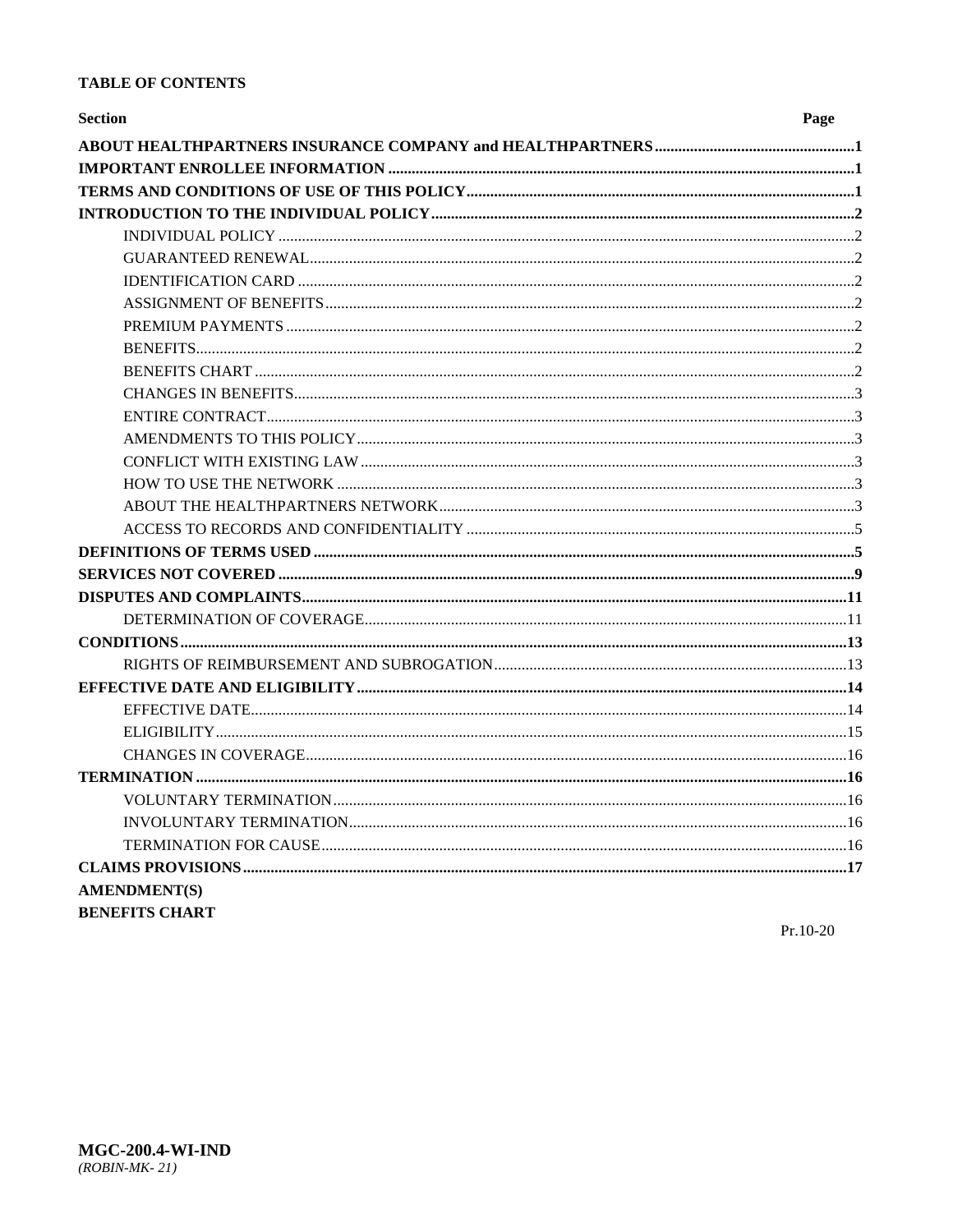### **HEALTHPARTNERS MISSION** *TO IMPROVE HEALTH AND WELL-BEING IN PARTNERSHIP WITH OUR MEMBERS, PATIENTS AND COMMUNITY***.**

# <span id="page-3-0"></span>**ABOUT HEALTHPARTNERS INSURANCE COMPANY AND HEALTHPARTNERS**

**HealthPartners Insurance Company**. HealthPartners Insurance Company is the insurance company underwriting the benefits described in this Policy. HealthPartners Insurance Company is a part of the HealthPartners family of related organizations. When used in this Policy, "we", "us" or "our" has the same meaning as HealthPartners Insurance Company.

**HealthPartners, Inc. (HealthPartners).** HealthPartners is a non-profit corporation which is licensed by the State of Minnesota as a Health Maintenance Organization (HMO). HealthPartners is the parent company of a family of related organizations and provides network access and administrative services for HealthPartners Insurance Company.

**The coverage described in this Policy may not cover all your health care expenses. Read this Policy carefully to determine which expenses are covered.**

# <span id="page-3-1"></span>**IMPORTANT ENROLLEE INFORMATION**

- You have the right to a grace period of 10 days for each premium payment due, when falling due after the first premium payment, during which period the Policy shall continue in force. If you are a recipient of the advance payment of the premium tax credit, you have a 3-month grace period. For more information see subsection titled, "Termination for Cause".
- Insureds on Medicare have the right to voluntarily disenroll from HealthPartners Insurance Company and the right not to be requested or encouraged to disenroll, except in circumstances specified in federal law.
- Insureds on Medicare have the right to a clear description of nursing home and home care benefits covered by HealthPartners Insurance Company.
- Certain services or medical supplies are not covered. Read this Policy for a detailed explanation of all exclusions.
- Your spouse and any eligible dependents may purchase his or her own Policy under certain circumstances.
- Your coverage may be cancelled by you or us only under certain conditions. Read this Policy for the reasons for cancellation of coverage.

# <span id="page-3-2"></span>**TERMS AND CONDITIONS OF USE OF THIS POLICY**

- This document may be available in printed and/or electronic form.
- Only HealthPartners Insurance Company is authorized to amend this document.
- Any other alteration to a printed or electronic plan document is unauthorized.
- In the event of a conflict between printed or electronic plan documents only the authorized plan document will govern.

HealthPartners Insurance Company and HealthPartners names and logos and all related products and service names, design marks and slogans are the trademarks of HealthPartners Insurance Company and HealthPartners or their related companies.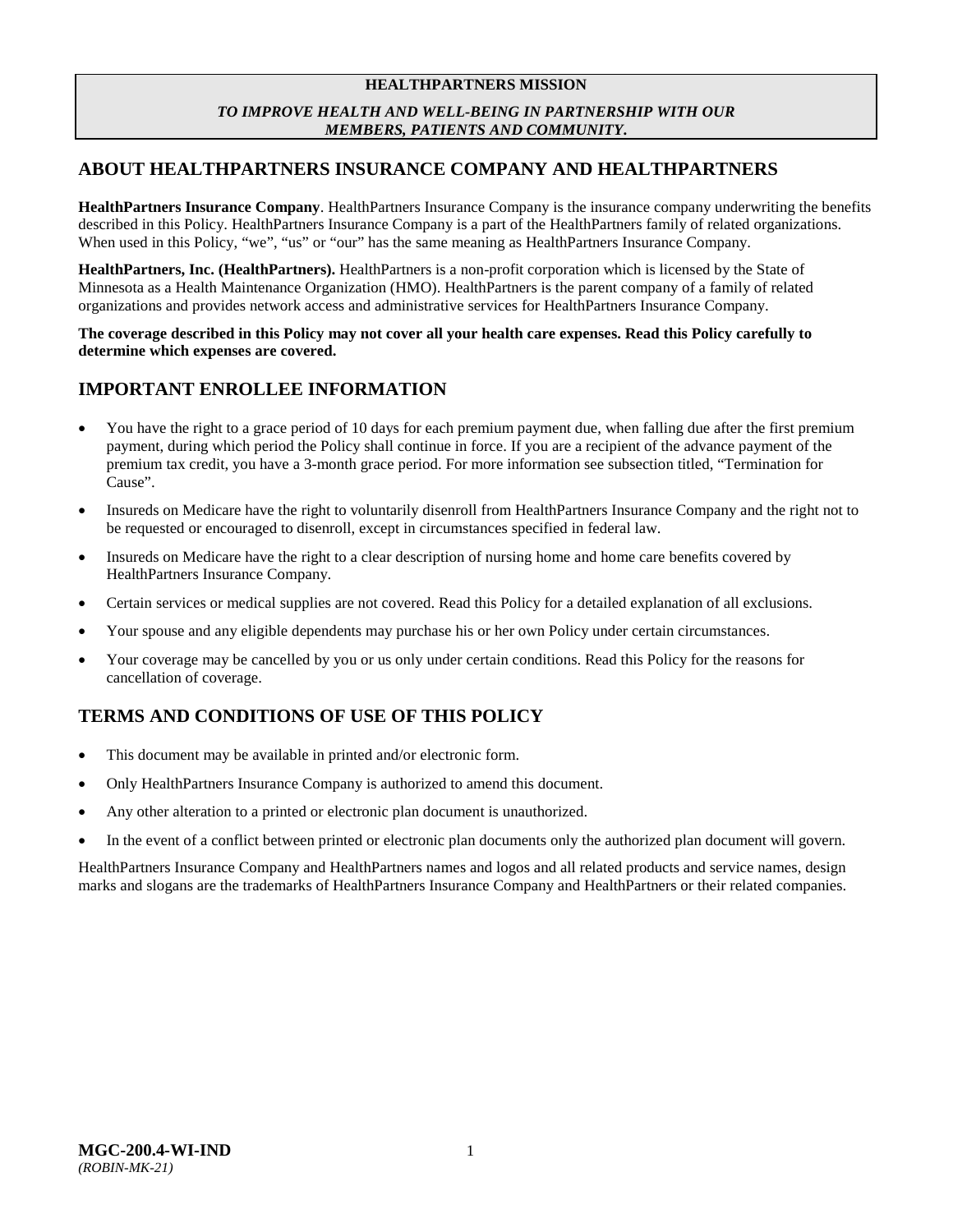# <span id="page-4-0"></span>**INTRODUCTION TO THE INDIVIDUAL POLICY**

### <span id="page-4-1"></span>**INDIVIDUAL POLICY**

The Individual Policy ("this Policy") is the enrollee's evidence of coverage, and is issued by HealthPartners Insurance Company. This Policy, the Benefits Chart, any amendments and the enrollment form are the whole agreement between HealthPartners Insurance Company and the enrollee. It covers the enrollee and the enrolled dependents (if any) as named on the enrollee's enrollment form. This Policy replaces an enrollee's prior Policy with HealthPartners Insurance Company, if any, as of the effective date of this Policy.

### <span id="page-4-2"></span>**GUARANTEED RENEWAL**

Coverage under this Policy begins on the effective date printed on or accompanying your initial identification card. This Policy is guaranteed to automatically renew annually thereafter if the required premium payment is made. Coverage continues until this Policy is replaced or terminated, as long as its conditions are met. By making premium payments or by having them made on your behalf, you accept the terms and provisions of this Policy. This Policy renews on the first day of each calendar year following your enrollment in the plan. Renewal is subject to our right to terminate your Policy due to your non-payment of premium or for fraud or intentional misrepresentation of a material fact, or as otherwise described in the section titled, "TERMINATION".

### <span id="page-4-3"></span>**IDENTIFICATION CARD**

An identification card will be issued to you at the time of enrollment. You will be asked to present your identification card whenever you receive services. You may not permit anyone else to use your card to obtain care.

### <span id="page-4-4"></span>**ASSIGNMENT OF BENEFITS**

You may not, in any way, assign or transfer your rights or benefits under this Policy. In addition, you may not, in any way, assign or transfer your right to pursue any causes of action arising under this Policy including, but not limited to, causes of action for denial of benefits under the Policy.

### <span id="page-4-5"></span>**PREMIUM PAYMENTS**

Coverage under this Policy is conditioned on our regular receipt of the enrollee's premium payments. Premium payments are based upon the policy type and the number and status of any dependents enrolled with the enrollee. Premium payments do not take into account the claim experience or any change in health status of the enrollee, which occurs after the initial issuance of this Policy. Your premium payments usually change annually on your Renewal Date (which may be different than your effective date), subject to 60 days' notice. The Renewal Date of the Policy may be subject to change. HealthPartners will default your premium payments to a pre-payment, mailed paper statement, on a monthly cycle.

### <span id="page-4-6"></span>**BENEFITS**

This Policy provides HealthPartners Network Benefits **(**N**etwork Benefits)** underwritten by HealthPartners Insurance Company, when you seek medical services delivered by participating network providers. This Policy describes your Network Benefits and how to obtain covered services.

This Policy also provides HealthPartners Non-Network Benefits **(Non-Network Benefits)** underwritten by HealthPartners Insurance Company, for medical services delivered by non-network providers. This Policy describes your Non-Network Benefits and how to obtain covered services.

#### **Applicable to Non-Network Benefits**

**Second Opinions.** If you question a decision about medical care, we cover a second opinion from another provider.

If you are insured under this Policy you may have access to certain additional benefits and discounts offered by or through an arrangement with HealthPartners from time to time.

### <span id="page-4-7"></span>**BENEFITS CHART**

Attached to this Policy is a Benefits Chart, which is incorporated and fully made a part of this Policy. It describes the amounts of payments and limits for the coverage provided under this Policy. Refer to your Benefits Chart for the amount of coverage applicable to a particular benefit.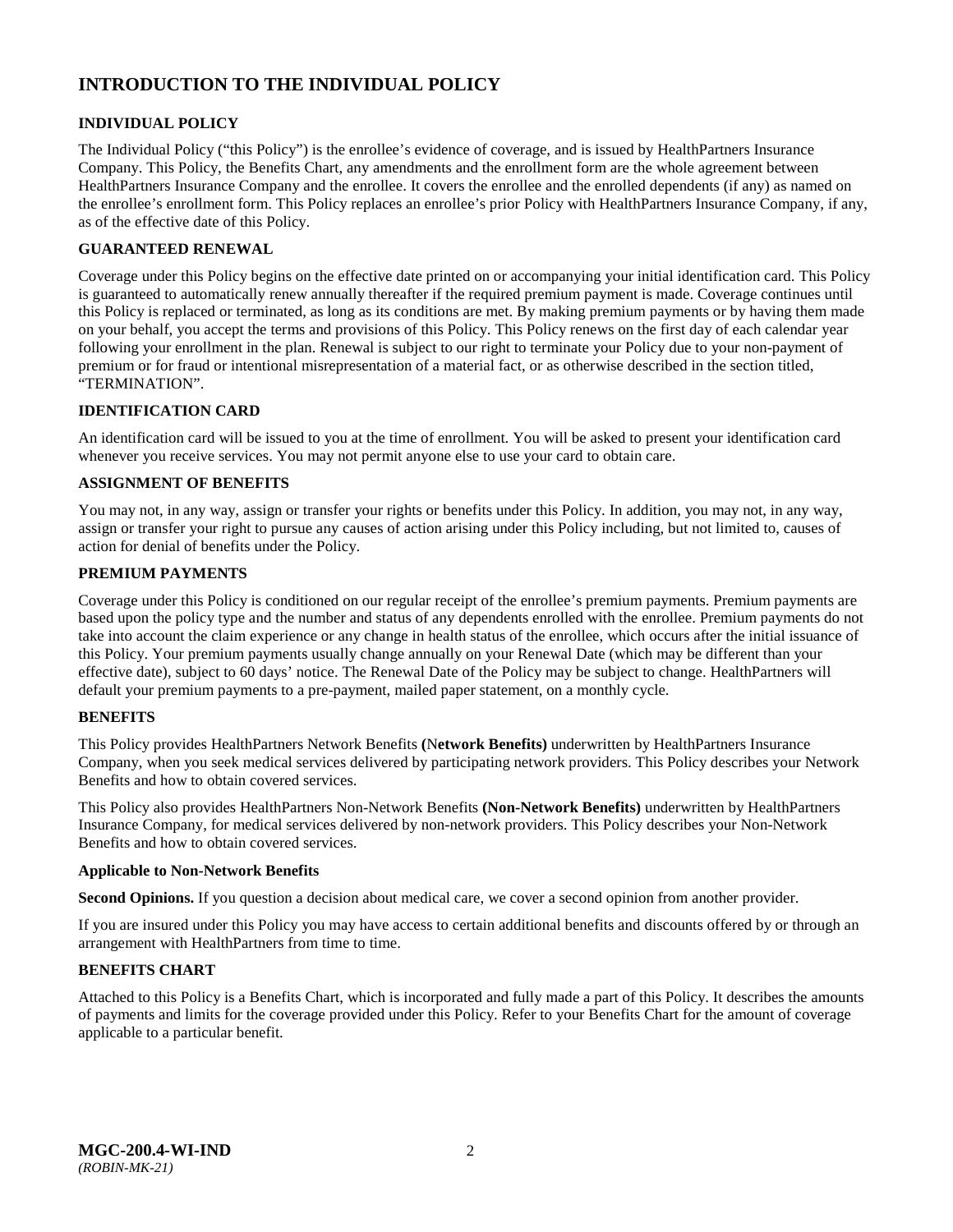### <span id="page-5-0"></span>**CHANGES IN BENEFITS**

We are permitted to change benefits under this Policy to maintain compliance with federal and state law. This includes, but is not limited to, benefit changes required to maintain a certain actuarial value or metal level. We may also change your deductible, copayment and/or coinsurance and out-of-pocket limit values on an annual basis to reflect cost of living increases. No change in this Policy shall be valid until approved by an executive officer of HealthPartners Insurance Company and unless such approval be endorsed on or attached to this Policy. No agent has authority to change this Policy or to waive any of its provisions.

### <span id="page-5-1"></span>**ENTIRE CONTRACT**

The documents below constitute the entire contract of insurance between you and HealthPartners and replace all other agreements as of the effective date of this Policy:

- This Policy,
- The Benefits Chart, and any amendments, and
- Your Enrollment Form.

### <span id="page-5-2"></span>**AMENDMENTS TO THIS POLICY**

Amendments which we include with this Policy or send to you at a later date are incorporated and fully made a part of this Policy.

### <span id="page-5-3"></span>**CONFLICT WITH EXISTING LAW**

In the event that any provision of this Policy is in conflict with Wisconsin or federal law, only that provision is hereby amended to conform to the minimum requirements of the law.

### <span id="page-5-4"></span>**HOW TO USE THE NETWORK**

#### **This provision contains information you need to know in order to obtain Network Benefits.**

This Policy provides coverage for services provided by our network of participating providers and facilities.

**Designated Physician, Provider or Facility.** This is a current list of network physicians, providers or facilities which are authorized to provide certain covered services as described in this Policy. Call Member Services for a current list.

**Network Provider.** This is any one of the participating licensed physicians, dentists, mental health and substance abuse treatment or other health care providers, facilities and pharmacies listed in your network directory, which has entered into an agreement with us to provide health care services to you.

**To see what physicians and other health care providers are in your network, log on to your "***my***HealthPartners" account at [healthpartners.com.](http://www.healthpartners.com/) If you need assistance locating a physician or other health care providers in your network, please call Member Services.** 

**Non-Network Providers.** These are licensed physicians, dentists, mental health and substance abuse treatment or other health care providers, facilities and pharmacies not participating as network providers.

### <span id="page-5-5"></span>**ABOUT THE HEALTHPARTNERS NETWORK**

**To obtain Network Benefits for covered services, you must select and receive services from network providers.** There are limited exceptions as described in this Policy.

**HealthPartners Network.** This is the network of participating providers described in the network directory.

**HealthPartners Network Clinic.** This is a participating clinic providing ambulatory medical services.

**HealthPartners Network Urgent Care Clinic.** This is a participating clinic listed in your network directory, which provides medically necessary and appropriate urgent care, as covered in this Policy.

**Network Service Area.** This is the geographical area in which the network provides services to insureds. Contact Member Services for information regarding the service area.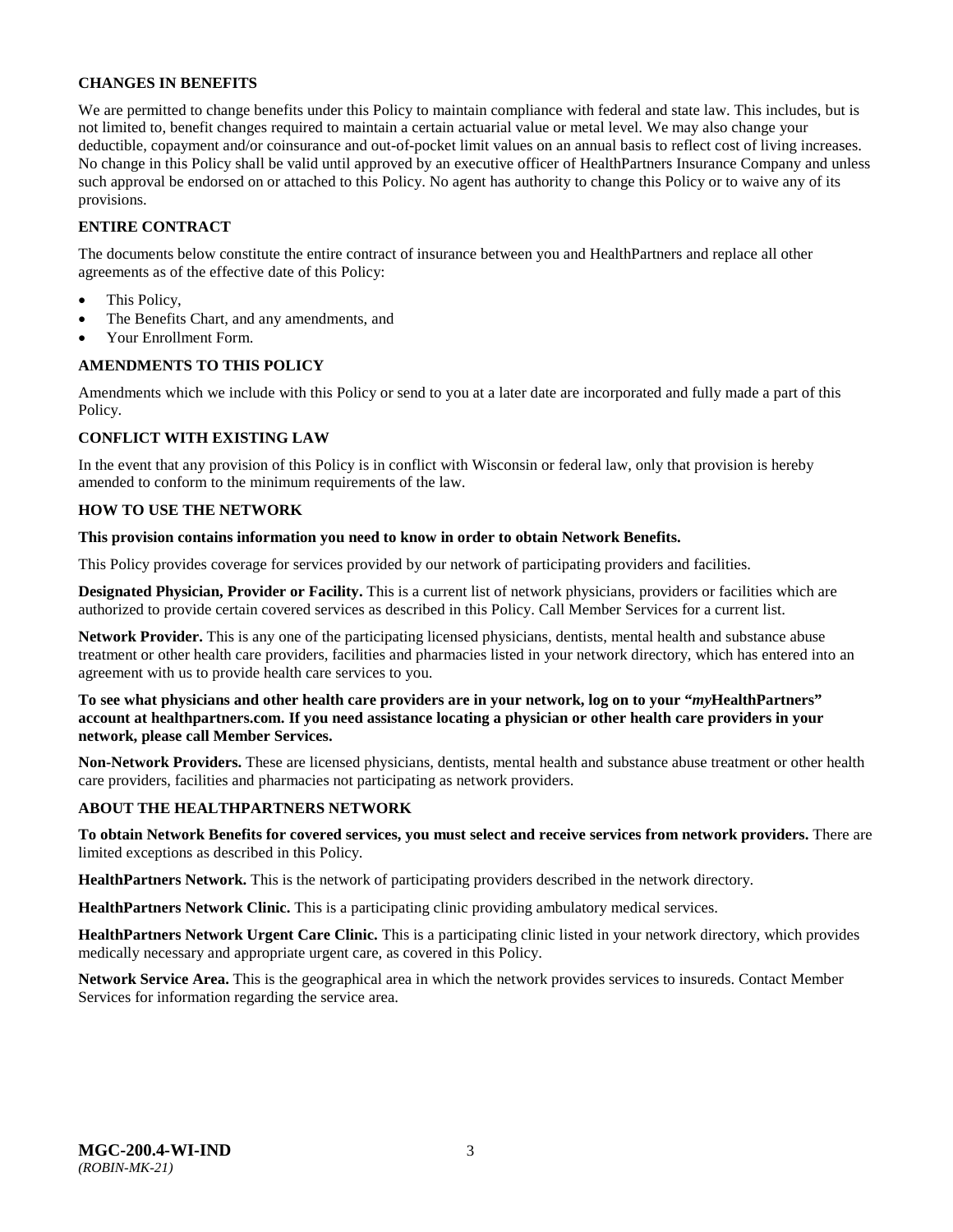**Continuity of Care.** In the event your current primary care physician provider is no longer a part of the network, you may continue to receive services from the provider, for the period of time shown below, and such services may be considered a covered benefit.

- Until the end of the current Policy Year if the material/information provided to you included a primary care physician provider who is not a part of the network; or
- If you are undergoing a course of treatment with a provider who is not a primary care physician, services will be continued until the shorter of (a) ninety (90) days after the provider's participation under the network ends, or (b) until the end of the course of treatment, or (c) until the end of the Policy Year; or
- If your course of treatment is maternity care, and you are beyond the first trimester of your pregnancy when the provider's participation under the network ends, services may be continued until the end of postnatal care for you and the newborn child.

Continuity of care benefits will not be available or may be discontinued if the provider no longer practices in the service area, or is terminated from the network for misconduct.

Call Member Services for further information regarding continuity of care benefits.

#### **Authorizations for Network Services**

There is no referral requirement for services delivered by providers within your network. You must obtain authorization from us for certain services for the services to be covered as Network Benefits. Your physician may be required to obtain prior authorization for certain services. Your physician will coordinate the authorization process for any services which must first be authorized. You may call Member Services, or log on to your "*my*HealthPartners" account at [healthpartners.com](http://www.healthpartners.com/) for a list of which services require prior authorization.

Our medical directors, or their designees, make coverage determinations of medical necessity and make final authorization for certain covered services. Coverage determinations are based on established medical policies, which are subject to periodic review and modification by the medical directors.

When an authorization for a service is required, we will make an initial determination within 14 calendar days, so long as all information reasonably needed to make the decision has been provided. This time period may be extended for an additional 14 calendar days. If we request additional information, you have up to 45 days to provide the information requested. If the additional information is not received within 45 days, a coverage determination will be made based on the information available at the time of the review.

When an authorization for an urgent service is required, we will make an initial determination within 72 hours, so long as all information reasonably needed to make a decision has been provided. In the event that you have not provided all information necessary to make a decision, you will be notified of such failure within 24 hours. You will then be given 48 hours to provide the requested information. You will be notified of the benefit determination within 48 hours after the earlier of our receipt of the complete information or the end of the time granted to you to provide the specified additional information.

If the determination is made to approve the service, we will notify your health care provider by telephone, and may send written verification.

If the initial determination is made not to approve the service, we will notify your health care provider and hospital, if appropriate, by telephone within one working day of the determination, and we will send written verification with details of the denial.

If you want to request an expedited review, or have received a denial of an authorization and want to appeal that decision, you have a right to do so. If your complaint is not resolved to your satisfaction in the internal complaint and appeal process, you may request an external review under certain circumstances. Refer to information regarding Complaint and Grievance Procedure in the section of this Policy titled, "DISPUTES AND COMPLAINTS" for a description of how to proceed.

Scheduled telephone visits must be provided by a designated, network provider.

Contracted convenience care clinics are designated on our web site when you log on to your "*my*HealthPartners" account at [healthpartners.com.](http://www.healthpartners.com/) You must use a designated convenience care clinic to obtain the convenience care benefit detailed in your Benefits Chart.

Durable medical equipment and supplies must be obtained from or repaired by approved vendors.

Non-emergent, scheduled outpatient Magnetic Resonance Imaging (MRI) and Computed Tomography (CT) must be provided at a designated facility. Your physician or facility will obtain or verify authorization for these services with HealthPartners, as needed.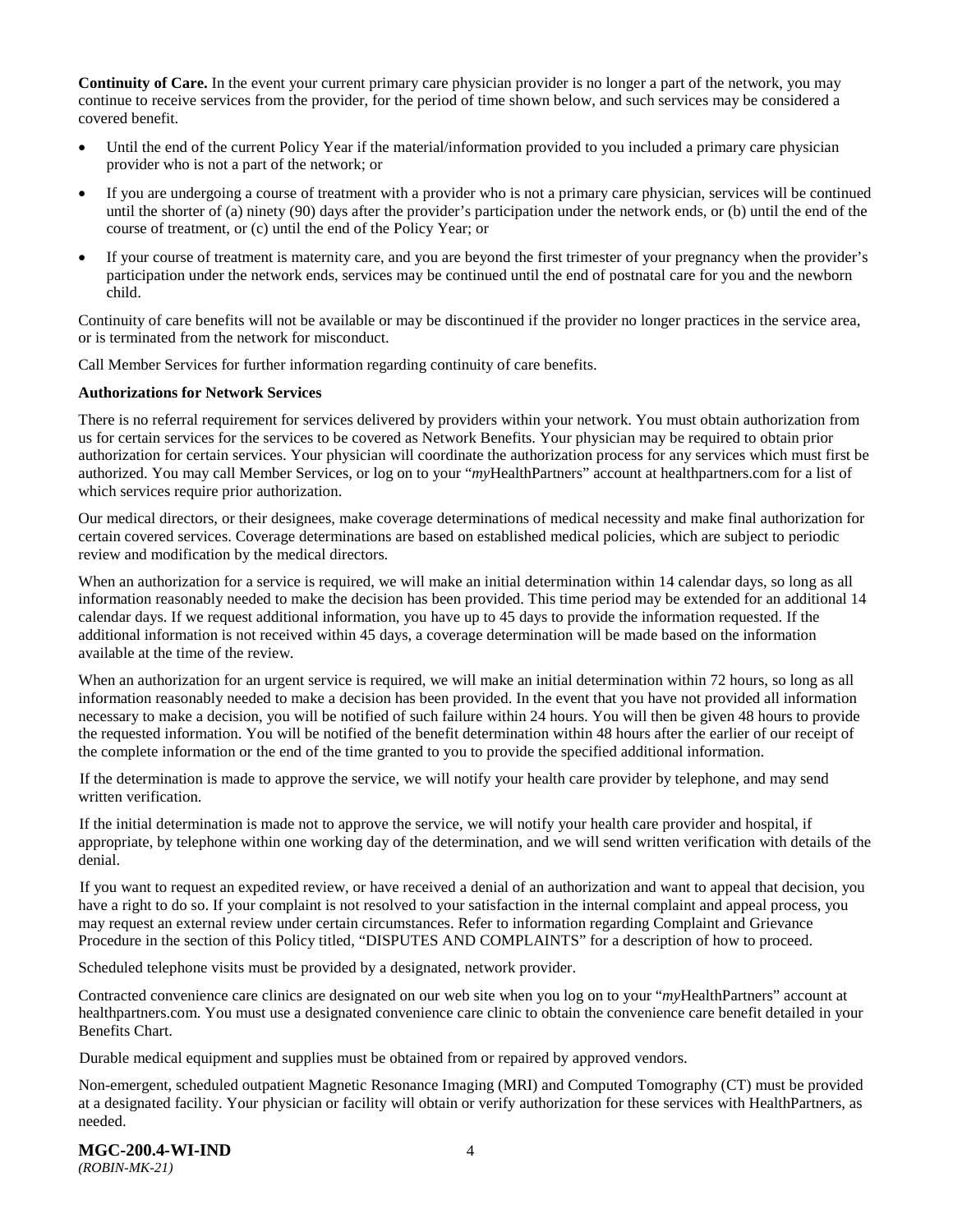Multidisciplinary pain management must be provided at designated facilities. Your physician or facility will obtain authorization for these services from HealthPartners, as needed.

For Specialty Drugs that are administered in a clinic or an outpatient hospital, your physician and facility will obtain the Specialty Drugs from a designated vendor. For Specialty Drugs that are self-administered, you must obtain the Specialty Drugs from a designated vendor to be covered as Network Benefits. Coverage is described in the Benefits Chart.

Call Member Services for more information on authorization requirements or approved vendors.

### <span id="page-7-0"></span>**ACCESS TO RECORDS AND CONFIDENTIALITY**

We comply with the state and federal laws governing the confidentiality and use of protected health information and medical records. When your provider releases health information to us according to state law, we can use your protected health information when necessary, for certain health care operations, including, but not limited to: claims processing, including claims we make for reimbursement or subrogation; quality of care assessment and improvement; accreditation, credentialing, case management, care coordination and utilization management, disease management, the evaluation of potential or actual claims against us, auditing and legal services, and other health care operations and use without further authorization if permitted or required by another law.

### <span id="page-7-1"></span>**DEFINITIONS OF TERMS USED**

**Admission.** This is the medically necessary admission to an inpatient facility for the acute care of illness or injury.

**Authorized Representative**. This is a person appointed by you to act on your behalf in connection with an initial claim, an appeal of an adverse benefit determination, or both. To designate an authorized representative, you must complete and sign our "Appointment of Authorized Representative" form and return it to us. You should specify on the form the extent of the authorized representative's authority. This form is available by logging on to your "*my*HealthPartners" account at [healthpartners.com.](http://www.healthpartners.com/)

**CareLine<sup>SM</sup> Service**. This is a service which employs a staff of registered nurses who are available by phone to assist in assessing need for medical care, and to coordinate after-hours care, as covered in this Policy.

**Clinically Accepted Medical Services.** These are techniques or services that have been determined to be effective for general use, based on risk and medical implications. Some clinically accepted techniques are approved only for limited use, under specific circumstances.

**Convenience Clinic.** This is a clinic that offers a limited set of services and does not require an appointment.

**Cosmetic Surgery.** This is surgery to improve or change appearance (other than reconstructive surgery), which is not necessary to treat a related illness or injury.

**Covered Service.** This is a specific medical service or item, which is medically necessary and covered by us, as described in the Benefits Chart.

**Custodial Care.** This is supportive services focusing on activities of daily life that do not require the skills of qualified technical or professional personnel, including but not limited to, bathing, dressing and feeding.

**Eligible Dependents.** These are the persons shown below. Under this Policy, a person who is considered an enrollee is not qualified as an eligible dependent. A person who is no longer an eligible dependent (as defined below) on an enrollee's Policy may convert to his or her own Policy.

- 1. **Spouse.** This is an enrollee's current legal spouse.
- 2. **Child.** This is an enrollee's (a) natural or legally adopted child (effective from the date of adoption or the date placed for adoption, whichever is earlier); (b) child for whom the enrollee or the enrollee's spouse is the legal guardian; (c) a child covered under a valid qualified medical child support order (as the term is defined under Section 609 of the Employee Retirement Income Security Act (ERISA) and its implementing regulations) which is enforceable against an enrollee\*; or (d) stepchild of the enrollee (that is, the child of the enrollee's spouse). In each case the child must be either under 26 years of age or a disabled dependent, as described below.

\*(A description of the procedures governing qualified medical child support order determination can be obtained, without charge, from us.)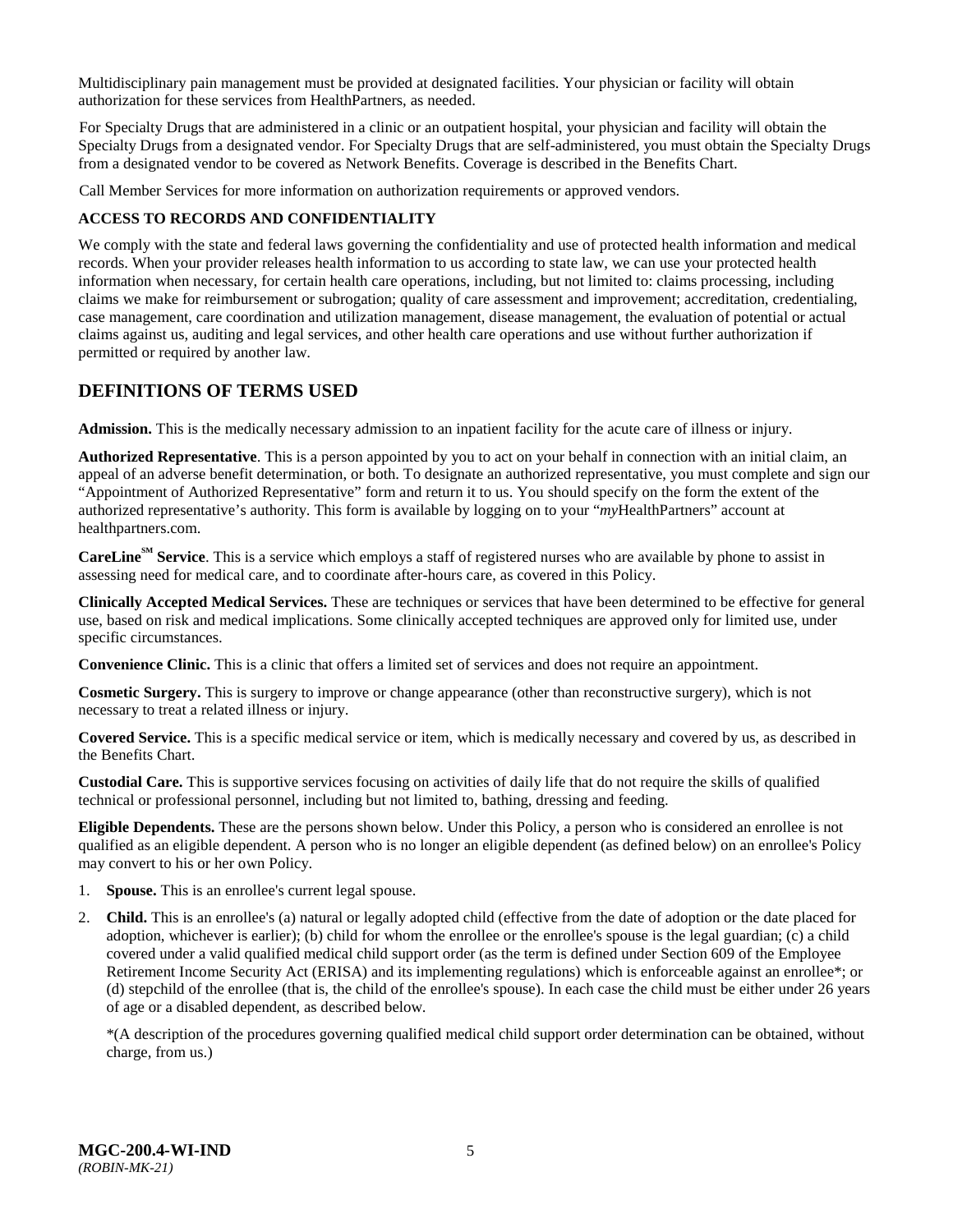The age 26 limit does not apply to a dependent child who was called to federal active duty in the National Guard or in a reserve component of the U.S. armed forces, prior to the age of 27, while the child was attending on a full-time basis an institution of higher education. For a dependent who meets this requirement, coverage will continue for as long as the child is enrolled as full-time student. A child who is not able to maintain full time student status due to a medically necessary leave of absence continues to be an eligible dependent provided the enrollee sends documentation from the student's treating physician that certifies the medical necessity of the leave. Coverage for a student who is on a medically necessary leave of absence will continue until the earlier of one year from the date that the leave occurs or coverage under this Policy otherwise terminates.

- 3. **Qualified Grandchild.** This is an unmarried child of a covered child who is younger than age 18.
- 4. **Disabled Dependent.** This is an enrollee's Child or Qualified Grandchild as defined in 2. and 3. above, who is beyond the limiting age and physically handicapped or mentally disabled, and dependent on the enrollee for the majority of his/her financial support. The disability must have come into existence prior to attainment of the limiting age described above. Disability does not include pregnancy. "Disabled" means incapable of self-sustaining employment by reason of intellectual disability or physical handicap. The enrollee must give us a written request for coverage of a disabled dependent. The request must include written proof of disability and must be approved by us, in writing. We must receive the request within 31 days of the date an already enrolled dependent becomes eligible for coverage under this definition. We reserve the right to periodically review disability, provided that after the first two years, we will not review the disability more frequently than once every 12 months.

**Emergency Accidental Dental Services.** These are services required immediately, because of a dental accident.

**Enrollee.** This is a person who is eligible and accepted by us as an insured per a signed enrollment form and is responsible for payment of premium.

**Facility.** This is a licensed medical center, clinic, hospital, skilled nursing care facility or outpatient care facility, lawfully providing a medical service in accordance with applicable governmental licensing privileges and limitations.

**Habilitative Services.** Health care services that help a person keep, learn or improve skills and functioning for daily living. Examples include therapy for a child who isn't walking or talking at the expected age. These services may include physical and occupational therapy, speech-language pathology and other services for people with disabilities in a variety of inpatient and/or outpatient settings.

**Health Care Provider (Provider).** This is any licensed non-physician (excluding naturopathic providers), including a chiropractor, lawfully performing a medical service within the scope of his or her license and in accordance with applicable governmental licensing privileges and limitations, who renders direct patient care as covered in this Policy.

**Home Hospice Program.** This is a coordinated program of home-based, supportive and palliative care, for terminally ill patients and their families, to assist with the advanced stages of an incurable disease or condition. The services provided are comfort care and are not intended to cure the disease or medical condition, or to prolong life, in accordance with an approved home hospice treatment plan.

**Hospital.** This is a licensed facility, lawfully providing medical services in accordance with governmental licensing privileges and limitations, and which is recognized as an appropriate facility by us. A hospital is not a nursing home, or convalescent facility.

**Illness.** This is a sickness or disease, including all related conditions and recurrences, requiring medically necessary treatment.

**Injury.** This is an accident to the body, requiring medical treatment.

**Inpatient.** This is a medically necessary confinement for acute care of illness or injury, other than in a hospital's outpatient department, where a charge for room and board is made by the hospital or skilled nursing facility. We cover a semi-private room, unless a physician recommends that a private room is medically necessary. In the event you choose to receive care in a private room under circumstances in which it is not medically necessary, our payment toward the cost of the room shall be based on the average semi-private room rate in that facility.

**Insured.** This is the enrollee covered for benefits under this Policy, and all of his or her eligible and enrolled dependents. When used in this Policy, "you" or "your" has the same meaning.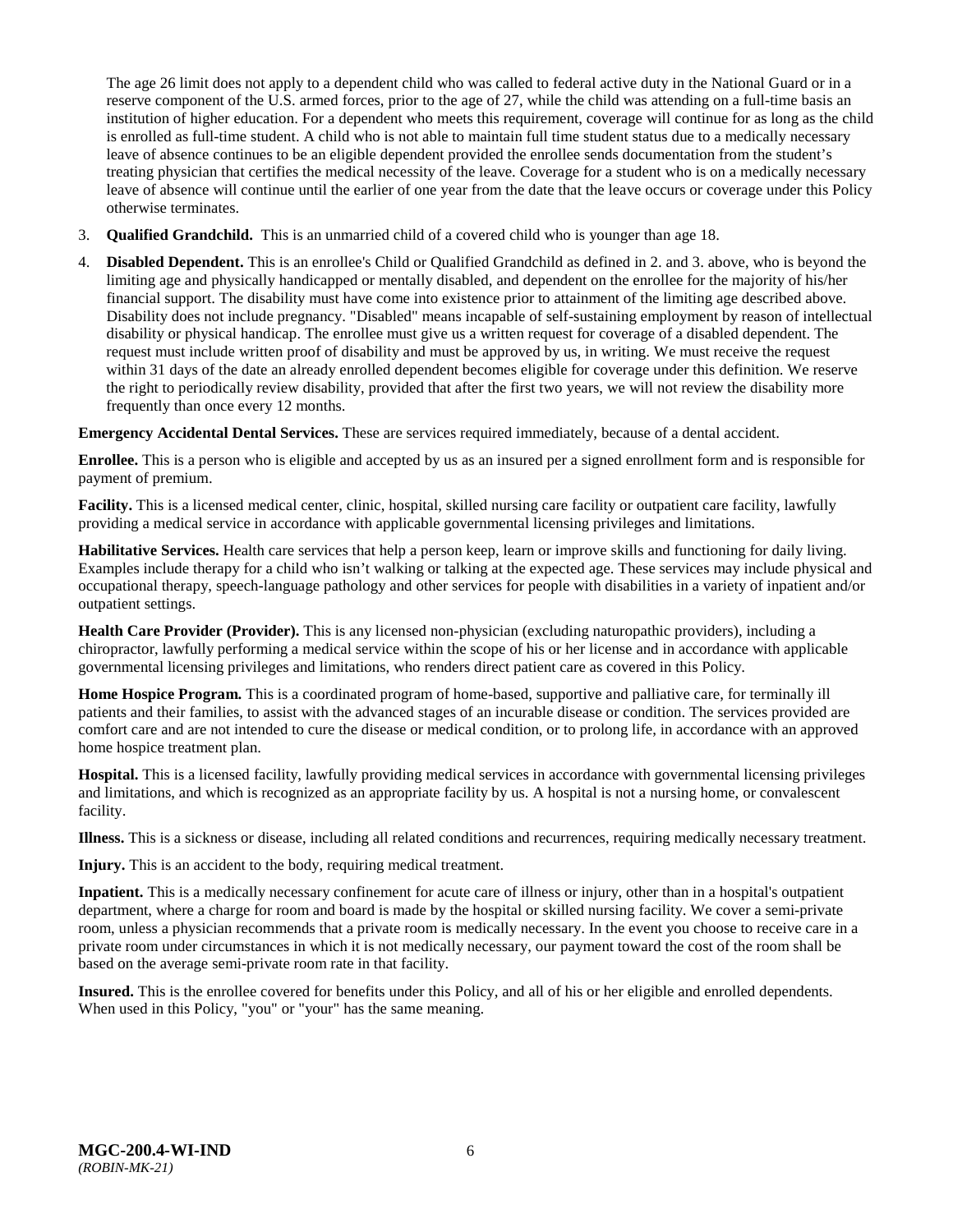**Investigative or Experimental.** As determined by us, a drug, device, medical, behavioral health or dental treatment is investigative or experimental if reliable evidence does not permit conclusions concerning its safety, effectiveness, or positive effect on health outcomes and will be considered investigational or experimental unless all of the following categories of reliable evidence are met:

- There is final approval from the appropriate government regulatory agency, if required. This includes whether a drug or device can be lawfully marketed for its proposed use by the United States Food and Drug Administration (FDA); and
- The drug or device, or medical, behavioral health or dental treatment or procedure is not the subject of ongoing Phase I, II or III clinical trials; and
- The drug, device or medical, behavioral health or dental treatment or procedure is not under study and further studies are not needed (such as post-marketing clinical trial requirements) to determine maximum tolerated dose, toxicity, safety, effect on health outcomes or efficacy as compared to existing standard means of treatment or diagnosis; and
- There is conclusive evidence in major peer-reviewed medical journals demonstrating the safety, effectiveness and positive effect on health outcomes (the beneficial effects outweigh any harmful effects) of the service or treatment when compared to standard established service or treatment. Each article must be of well-designed investigations, using generally acceptable scientific standards that have been produced by nonaffiliated, authoritative sources with measurable results. Case reports do not satisfy this criterion. This also includes consideration of whether a drug is included in one of the standard reference compendia or "Major Peer Reviewed Medical Literature" (defined below) for use in the determination of a medically necessary accepted indication of drugs and biologicals used off-label as appropriate for its proposed use.

**Major Peer Reviewed Medical Literature.** This means articles from major peer reviewed medical journals that have recognized the drug or combination of drugs' safety and effectiveness for treatment of the indication for which it has been prescribed. Each article shall meet the uniform requirements for manuscripts submitted to biomedical journals established by the International Committee of Medical Journal Editors or be published in a journal specified by the United States Secretary of Health and Human Services pursuant to United States Code, title 42, section 1395x, paragraph (t), clause (2), item (B), as amended, as acceptable peer review medical literature. Each article must use generally acceptable scientific standards and must not use case reports to satisfy this criterion.

**Maintenance Care.** This is supportive services, including skilled or non-skilled nursing care, to assist you when your condition has not improved or has deteriorated significantly over a measurable period of time (generally a period of two months). Care may be determined to be maintenance care, regardless of whether your condition requires skilled medical care or the use of medical equipment.

**Maintenance Drug.** This is a formulary prescription drug which is included on a list of a limited number of prescription drugs which are commonly prescribed for long-term use. This list is designated by us, and is reviewed and modified periodically.

**Medically Necessary Care.** This is health care services and prescription drug use that are appropriate in terms of type, frequency, level, setting and duration to your diagnosis or condition, diagnostic testing and preventive services. Medically necessary care, as determined by us must be:

- Appropriate for the symptoms, diagnosis or treatment of your medical condition;
- Consistent with evidence-based standards of medical practice where applicable;
- Not primarily for your convenience or that of your family, your physician, or any other person; and
- The most appropriate and cost-effective level of medical services, prescription drugs or supplies that can be safely provided. When applied to inpatient care, it further means that the medical symptoms or conditions require that the medical services, prescription drugs or supplies cannot be safely provided in a lower level of care setting.

The fact that a physician, participating provider, or any other provider, has prescribed, ordered, recommended or approved a treatment, service, prescription drug or supply, or has informed you of its availability, does not in itself make it medically necessary.

**Medicare.** This is the federal government's health insurance program under Social Security Act Title XVIII. Medicare provides health benefits to people who are age 65 or older, or who are permanently disabled. The program has two parts: Part A and Part B. Part A generally covers the costs of hospitals and extended care facilities. Part B generally covers the costs of professional medical services. Both parts are subject to Medicare deductibles.

**Mental Health Professional.** This is a psychiatrist, psychologist, or mental health therapist licensed for independent practice, lawfully performing a mental health or substance abuse treatment service in accordance with governmental licensing privileges and limitations, who renders mental health or substance abuse treatment services, as covered in this Policy. For inpatient services, these mental health professionals must be working under the order of a physician.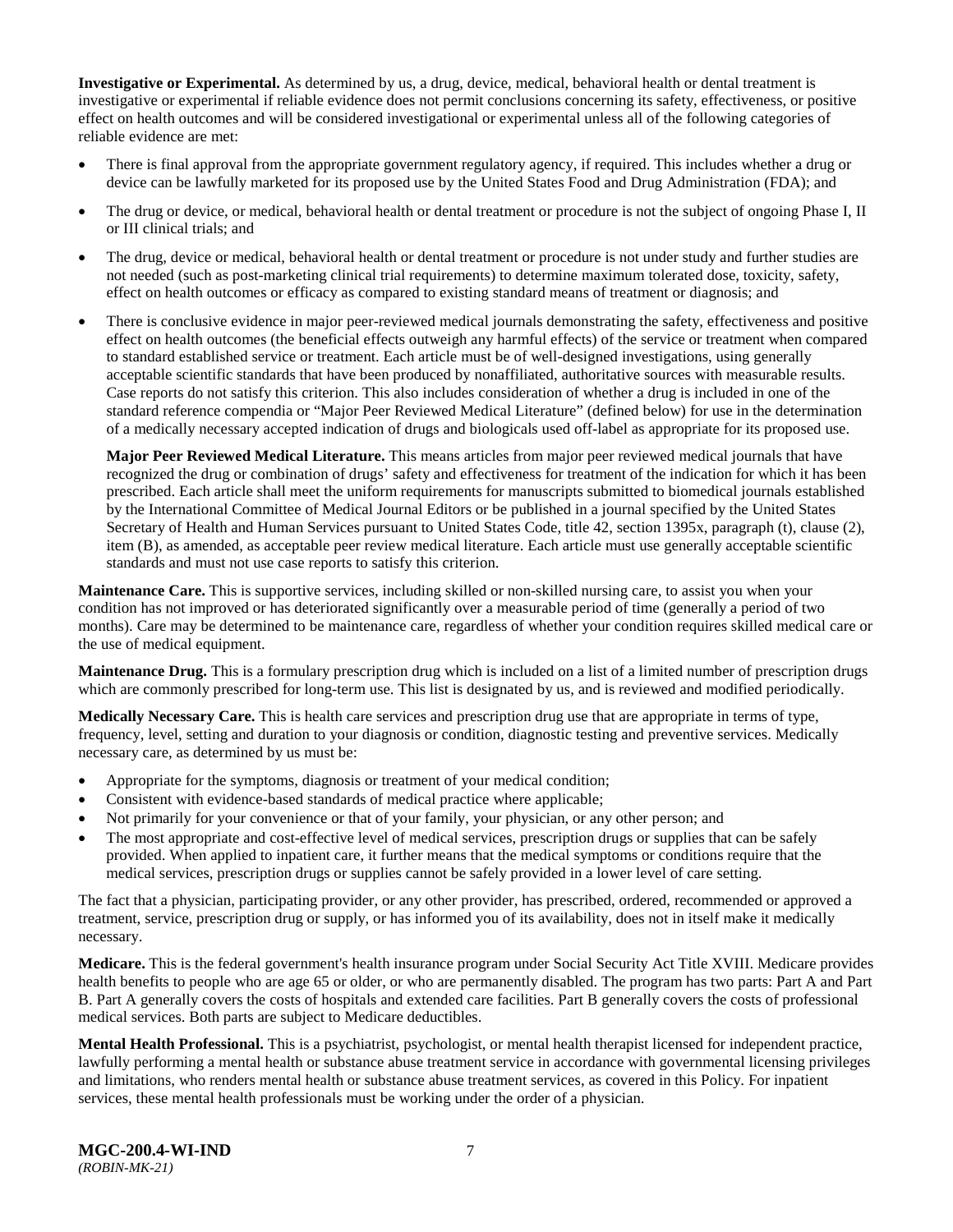**Outpatient.** This is medically necessary diagnosis, treatment, services or supplies provided by a hospital's outpatient department, or a licensed surgical center and other ambulatory facility (other than in any physician's office).

**Physician.** This is a licensed medical doctor, or doctor of osteopathy, lawfully performing a medical service, in accordance with governmental licensing privileges and limitations, who renders medical or surgical care, as covered in this Policy.

**Policy Year.** This is the 12-month period beginning on 12:01 A.M. Central Time on January 1, and ending 12:00 A.M, of the next following December 31. The Policy Year may be subject to change.

**Prescription Drug.** This is any medical substance for prevention, diagnosis or treatment of injury, disease or illness approved and/or regulated by the Federal Food and Drug Administration (FDA). It must (1) bear the legend: "Caution: Federal Law prohibits dispensing without a prescription" or "Rx Only"; and (2) be dispensed only by authorized prescription of any physician or legally authorized health care provider under applicable state law. Drugs that are newly approved by the FDA must be reviewed by HealthPartners Pharmacy and Therapeutics Committee. This process may take up to six months after market availability.

Prescription drugs include drugs for the treatment of HIV infection if the drug is approved by the FDA for the treatment of HIV infection or an illness or medical condition arising from or related to HIV infection, including investigational or experimental drugs which are prescribed and administered in accordance with the treatment protocol approved for the investigative or experimental new drug. For Network Benefits, these drugs are considered part of the Formulary.

**[Preventive Services.](http://obamacarefacts.com/obamacare-preventive-care/)** This includes routine health care, such as cancer screenings, check-ups, and patient counseling, preventive care, such as physicals, immunizations and screenings, like cancer screenings, designed to prevent or discover illness, disease, or other health problems as described in the Preventive Services section of the Benefits Chart.

**Reconstructive Surgery.** This is limited to reconstructive surgery, incidental to or following surgery, resulting from injury or illness of the involved part. Coverage for newborn children includes functional repair and restoration of congenital defects and birth abnormalities. A functional defect is one that interferes with normal body functioning.

**Rehabilitative Services.** Health care services that help a person keep, get back or improve skills and functioning for daily living that have been lost or impaired because a person was sick, hurt or disabled. These services may include physical and occupational therapy, speech-language pathology and psychiatric rehabilitation services in a variety of inpatient and/or outpatient settings.

**Renewal Date.** The Renewal Date is the first day of each Policy Year following enrollment in this Policy.

**Skilled Nursing Facility.** This is a licensed skilled nursing facility, lawfully performing medical services in accordance with governmental licensing privileges and limitations, and which is recognized as an appropriate facility by us, to render inpatient post-acute hospital and rehabilitative care and services to you when your condition requires skilled nursing facility care. It does not include facilities which provide treatment of mental or chemical health.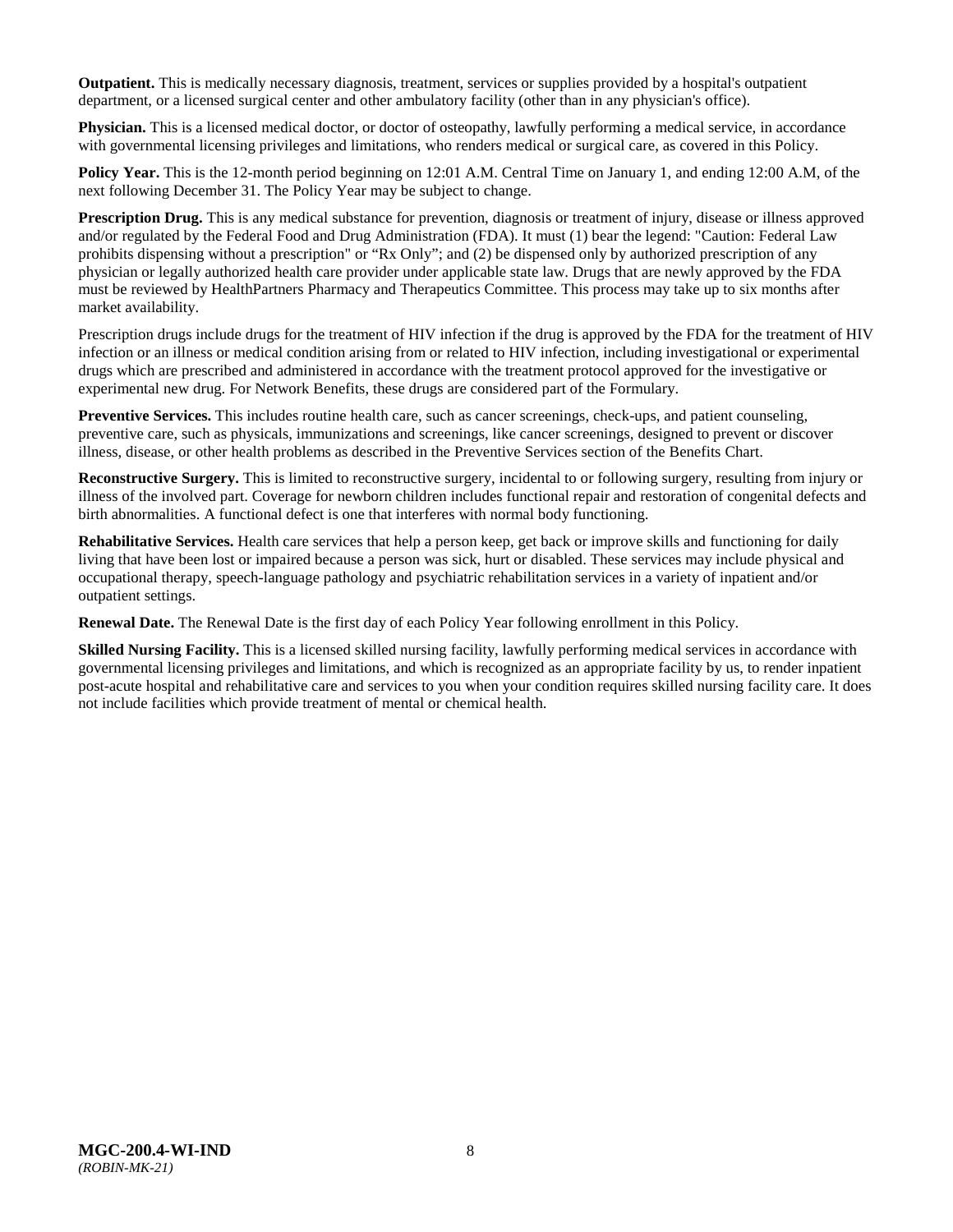### <span id="page-11-0"></span>**SERVICES NOT COVERED**

### **In addition to any other benefit exclusions, limitations or terms specified in this Policy, we will not cover charges incurred for any of the following services, except as specifically described the Benefits Chart:**

- 1. Treatment, procedures or services or drugs which are not medically necessary and/or which are primarily educational in nature or for your vocation, comfort, convenience, appearance, or recreation, including skills training.
- 2. Procedures, technologies, treatments, facilities, equipment, drugs and devices which are considered investigative or experimental, or otherwise not clinically accepted medical services. We consider the following transplants to be investigative or experimental and do not cover them: surgical implantation of mechanical devices functioning as a permanent substitute for a human organ, non-human organ implants and/or transplants and other transplants not specifically listed in this Policy. In addition, transplant services by a Non-Network Provider are not covered.

While complications related to an excluded transplant are covered, services which would not be performed but for the transplant, are not covered.

- 3. Intensive behavioral therapy treatment programs for the treatment of autism spectrum disorders that are not evidence based, including Applied Behavioral Analysis (ABA), Intensive Early Intervention Behavior Therapy (IEIBT), and Lovaas.
- 4. Charges for Home Health Services by a Non-Network Provider.
- 5. Rest, and respite services and custodial care, except respite services as specified under the "Home Hospice Services" benefit. This includes all services, medical equipment and drugs provided for such care. Charges for Home Hospice Services by a Non-Network Provider are not covered.
- 6. Halfway houses, extended care facilities or comparable facilities.
- 7. Foster care, adult foster care, and any type of family child care provided or arranged by the local, state or county.
- 8. Services associated with non-covered services, including, but not limited to, diagnostic tests, monitoring, laboratory services, drugs and supplies. This exclusion does not apply to medically necessary complications related to an excluded service if they would otherwise be covered under this Policy.
- 9. Services from non-medically licensed facilities or providers and services outside the scope of practice or license of the individual or facility providing the service.
- 10. Cosmetic surgery, cosmetic services and treatments, including drugs, to repair or reshape a body structure primarily for the improvement of your appearance or self-esteem, including, but not limited to, augmentation procedures, reduction procedures and scar revision. This exclusion does not apply to services for port wine stain removal and reconstructive surgery.
- 11. Dental treatment, procedures or services not listed in this Policy or Benefits Chart (see Dental Services in Benefits Chart).
- 12. Vocational rehabilitation and recreational or educational therapy. Recreational therapy is therapy provided solely for the purpose of recreation, including but not limited to: (a) requests for physical therapy or occupational therapy to improve athletic ability, and (b) braces or guards to prevent sports injuries.
- 13. Health services and certifications when required by third parties, including for purposes of insurance, legal proceedings, licensure and employment, and when such services are not preventive care or otherwise medically necessary, such as custody evaluations, vocational assessments, reports to the court, parenting assessments, risk assessments for sexual offenses, education classes for Driving Under the Influence (DUI)/Driving While Intoxicated (DWI) competency evaluations, and adoption studies. However, if a court orders an examination or treatment for a mental health condition, those services will be covered as described in the Benefits Chart. Any resulting court ordered treatment for mental health services will be subject to this Policy's requirement for medical necessity.
- 14. Treatment of infertility, including but not limited to, office visits, laboratory, diagnostic imaging services, and drugs for the treatment of infertility; assisted reproduction, including, but not limited to gamete intrafallopian tube transfer (GIFT), zygote intrafallopian tube transfer (ZIFT) intracytoplasmic sperm injection (ICSI), and/or in-vitro fertilization (IVF), and all charges associated with such procedures; reversal of sterilization; artificial insemination; and sperm, ova or embryo acquisition, retrieval or storage; however, we cover office visits and consultations to diagnose infertility.
- 15. Services related to the establishment of surrogate pregnancy and fees for a surrogate are not covered. Pregnancy and maternity services are covered for an insured under this Policy.
- 16. Elective abortions, except in the case of rape or incest, or in situations where the life of the mother would be endangered if the fetus is carried to full term.
- 17. Acupuncture.
- 18. Routine foot care unless the services meet our criteria for medically necessary care.
- 19. Vision correction surgeries such as keratotomy and keratorefractive surgeries, including LASIK surgery, except as specifically described in the medical coverage criteria.
- 20. Eyeglasses, contact lenses and their fitting, measurement and adjustment, except as specifically described in the Benefits Chart.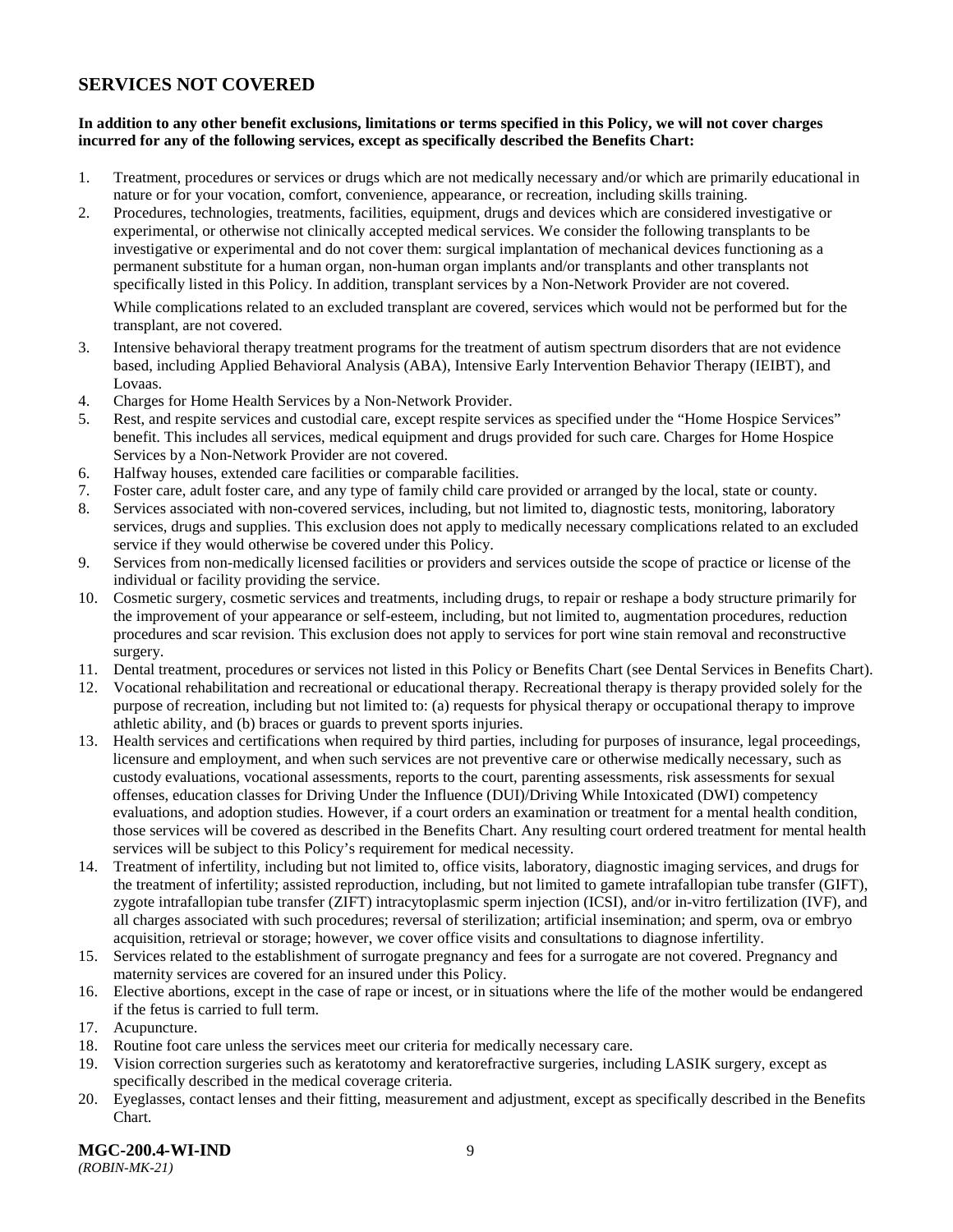- 21. Communication aids or devices: equipment to create, replace or augment communication abilities including, but not limited to, speech processors, receivers, communication boards, or computer or electronic assisted communication.
- 22. Implantable and osseointegrated or bone-anchored hearing aids and their fitting, except as specifically described in the Benefits Chart. This exclusion does not apply to cochlear implants.
- 23. Medical Food. Enteral feedings, unless they are the sole source of nutrition used to treat a life-threatening condition, nutritional supplements, over-the-counter electrolyte supplements and infant formula. This exclusion does not apply to oral amino acid based elemental formula or other items if they meet our medical coverage criteria.
- 24. Drugs for the treatment of growth deficiency.
- 25. Genetic counseling and genetics studies except when the results would influence a treatment or management of a condition or family planning decision. Our medical policies (medical coverage criteria) are available by calling Member Services, or logging on to your "*my*HealthPartners" account at [healthpartners.com.](http://www.healthpartners.com/)
- 26. Services provided by a family member of the enrollee, or a resident in the enrollee's home.
- 27. Religious counseling; marital/relationship counseling and sex therapy.
- 28. Private duty nursing services.
- 29. Services that are provided to you, if you also have other primary insurance coverage for those services and you do not provide us the necessary information to pursue Coordination of Benefits, as required under this Policy.
- 30. For Non-Network Benefits, the portion of a billed charge for an otherwise covered service by a provider, which is in excess of the usual and customary charges. We also do not cover charges or a portion of a charge which is either a duplicate charge for a service or charges for a duplicate service.
- 31. Charges for services (a) for which a charge would not have been made in the absence of insurance or health plan coverage, or (b) which you are not legally obligated to pay, and (c) from providers who waive copayment, deductible and coinsurance payments by the insured, except in cases of undue financial hardship.
- 32. Provider and/or insured travel and lodging incidental to travel, regardless if it is recommended by a physician.
- 33. Health club memberships.
- 34. Massage therapy for the purpose of comfort or convenience of the insured.
- 35. Replacement of prescription drugs, medications, equipment and supplies due to loss, damage or theft.
- 36. Autopsies.
- 37. For Network Benefits, charges incurred for transplants, Magnetic Resonance Imaging (MRI) and Computed Tomography (CT) received at facilities which are not designated facilities.
- 38. Accident-related dental services if treatment is (1) provided to teeth which are not sound and natural, (2) to teeth which have been restored, (3) initiated beyond six months from the date of the injury, (4) received beyond the initial treatment or restoration, or (5) received beyond twenty-four months from the date of injury; or charges for accident-related dental services by a Non-Network Provider.
- 39. Nonprescription (over the counter) drugs or medications, including, but not limited to, vitamins, supplements, homeopathic remedies, and non-FDA approved drugs, unless listed on the Formulary and prescribed by a physician or legally authorized health care provider under applicable state and federal law. The Formulary is a current list, which may be revised from time to time, of prescription drugs, medications, equipment and supplies. The Formulary is available by calling Member Services, or logging on to your "*my*HealthPartners" account at [healthpartners.com.](http://www.healthpartners.com/) This exclusion does not include over-the-counter contraceptives for women as allowed under the Affordable Care Act when the insured obtains a prescription for the item. In addition, if the insured obtains a prescription, this exclusion does not include aspirin to prevent cardiovascular disease for men and women of certain ages; folic acid supplements for women who may become pregnant; fluoride chemoprevention supplements for children without fluoride in their water source; and iron supplements for children ages 6-12 who are at risk for anemia.
- 40. Hair prosthesis (wigs).
- 41. Charges for phone, data, software or mobile applications/apps unless specifically described as covered in our medical coverage criteria for the device or service.
- 42. Charges for sales tax.
- 43. Charges for elective home births.
- 44. Professional services associated with substance abuse interventions. A "substance abuse intervention" is a gathering of family and/or friends to encourage a person covered under this Policy to seek substance abuse treatment.
- 45. Services provided by naturopathic providers.
- 46. Commercial weight loss programs and exercise programs, and all weight loss/bariatric surgery.
- 47. Oral surgery to remove wisdom teeth.
- 48. Orthognathic treatment or procedures and all related services.
- 49. All drugs used for the treatment of sexual dysfunction.
- 50. Treatment, procedures, or services or drugs which are provided when you are not covered under this Policy.
- 51. Non-medical administrative fees and charges including but not limited to medical record preparation charges, appointment cancellation fees, after hours appointment charges, and interest charges.
- 52. Medical cannabis.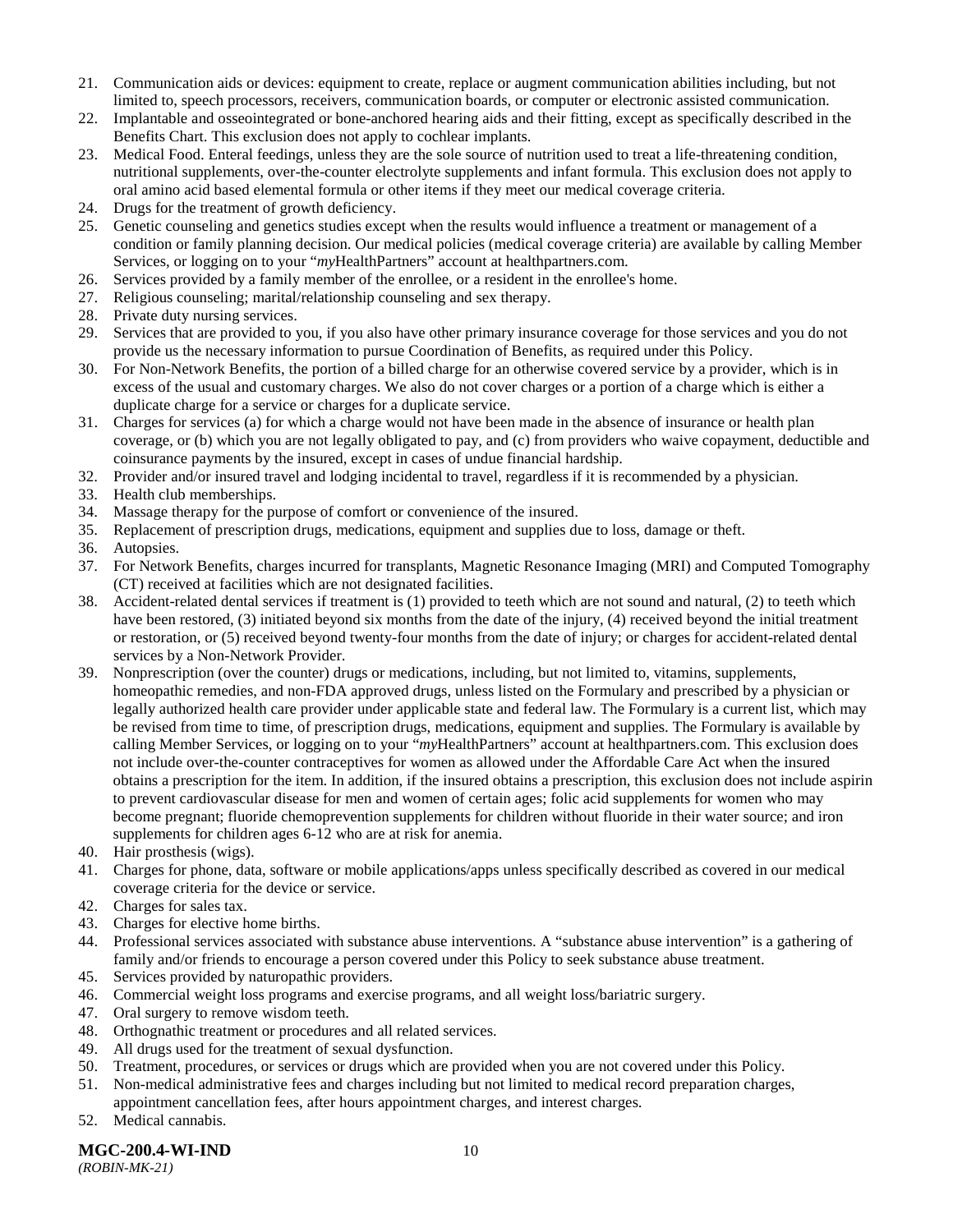- 53. Routine eye exams for adults age 22 and older.
- 54. Drugs on the Excluded Drug List. The Excluded Drug List includes select drugs within a therapy class that are not eligible for coverage. This includes drugs that may be excluded for certain indications. The Excluded Drug List is available at healthpartners.com.
- 55. Drugs that are newly approved by the FDA until they are reviewed and approved by HealthPartners Pharmacy and Therapeutics Committee.

### <span id="page-13-0"></span>**DISPUTES AND COMPLAINTS**

### <span id="page-13-1"></span>**DETERMINATION OF COVERAGE**

Eligible services are covered only when medically necessary for the proper treatment of an insured. Our medical directors, or their designees, make coverage determinations of medical necessity, restrictions on access and appropriateness of treatment, and they make final authorization for certain covered services. Coverage determinations are based on established medical policies, which are subject to periodic review and modification by the medical directors. Coverage determinations for prescription drugs are based on requirements established by the HealthPartners Pharmacy and Therapeutics Committee, and are subject to periodic review and modification.

### **COMPLAINTS**

1. **In General:** We have a complaint procedure to resolve concerns you may have about benefits, administrative processes, or services from us or from our contracted providers. Most concerns can be resolved quickly and informally through the complaint process. To start, you may call Member Services. This complaint process is available to enrollees, applicants, former enrollees, or any authorized representative acting on behalf of an enrollee, applicant or former enrollee seeking to resolve a concern which arose during the enrollee's membership or enrollment for membership.

#### 2. **Definitions**

**Adverse Determination.** This is a denial, reduction, or termination of, or failure to provide or make payment for a benefit for any of the following reasons:

- Failure to provide or make payment for a benefit based on a utilization review.
- Failure to provide or make payment for a benefit based on a determination that the benefit is investigational or experimental.

In addition, an adverse determination includes a recession of coverage. A recession is a discontinuance or cancellation of coverage that has retroactive effect. A cancellation or discontinuance of coverage is not a recession if it is effective retroactively because of a failure to pay premiums or contributions on a timely basis.

**Complaint**. This is an expression of dissatisfaction by you or your authorized representative pertaining to services or benefits provided by us or our contracted providers during your enrollment or application for enrollment under this Policy. Many complaints or questions can be resolved informally by calling Member Services.

**Experimental Treatment Determination.** A determination by, or on behalf of HealthPartners Insurance Company, to which all of the following apply:

- A proposed treatment has been reviewed;
- Based on the information provided, the treatment has been determined to be experimental according to the terms of this Policy;
- Based on the information provided, we have denied payment for the treatment.

**Grievance.** This is a written statement of dissatisfaction by you or your authorized representative pertaining to concerns about the provision of services, claims practices or benefit administration during your enrollment or application for enrollment on this Policy.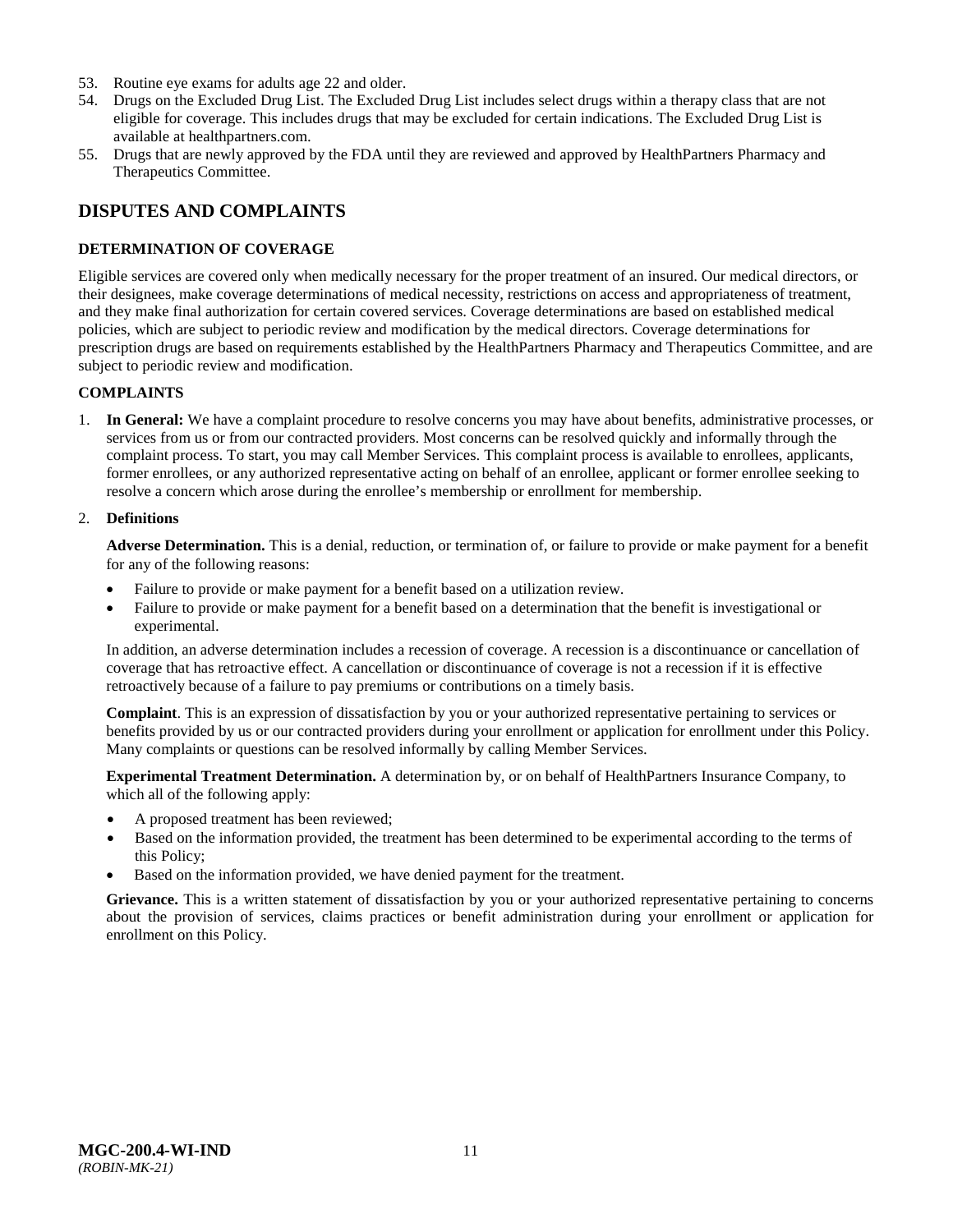### 3. **Complaint and Grievance Procedure**

### a. **Complaint Process**

If you have a concern and would like our assistance, you may call Member Services at 1-800-883-2177 to issue a complaint. Member Services will investigate the complaint and notify you or your authorized representative of the outcome of our review. We will make every effort to resolve the complaint.

If you are dissatisfied with our resolution, you may pursue the plan's grievance process. In addition, you may alternately skip this complaint process and proceed directly to the grievance process.

If your complaint involves a claim for medical services that was denied based on our clinical coverage criteria, your provider can discuss the decision with a clinician who reviewed the request for coverage. He or she should refer to the denial notice for information or call Member Services for assistance.

#### b. **Grievance Process**

You or your authorized representative may seek further review of a complaint not resolved through the complaint process described above. The steps in this grievance process are outlined below.

(1) **Standard Grievance.** You or your authorized representative must file your written request for review within 3 years of the adverse decision. Send your written request, including comments, documents, records and other information relating to the grievance, the reasons you believe you are entitled to benefits, and any other supporting information to:

> HealthPartners Insurance Company Member Rights & Benefits 8170 33rd Avenue South P.O. Box 9463 Minneapolis, MN 55440-9463 FAX: 952-853-8742

Within 5 business days of receiving your request, we will send to you or your authorized representative a written notification stating we received your request.

Upon request and at no charge to you, you will be given reasonable access to and copies of all documents, records and other information relevant to your grievance.

If the decision is to deny your request, you or your authorized representative have the right to appear in person before, or by teleconference with, the grievance committee to present any verbal testimony, written comments, records, or documents pertinent to the grievance. We will send you written notification of the date, time and place of the grievance panel meeting at least seven (7) days prior to the meeting date.

We will review your grievance and notify you in writing of our grievance decision within 30 calendar days of our receipt of your request.

(2) **Expedited Grievance.** If your grievance concerns urgently-needed services, and the review timeframes specified above could result in adverse health effects, the procedure specified in paragraph (1) above does not apply. For urgently-needed services, you and your health care provider may request an expedited grievance either verbally, by calling Member Services, or in writing. We will review your request as expeditiously as possible, taking into account any medical exigencies. We will provide notification of the outcome of our review within 72 hours. An urgent internal and external review may occur at the same time.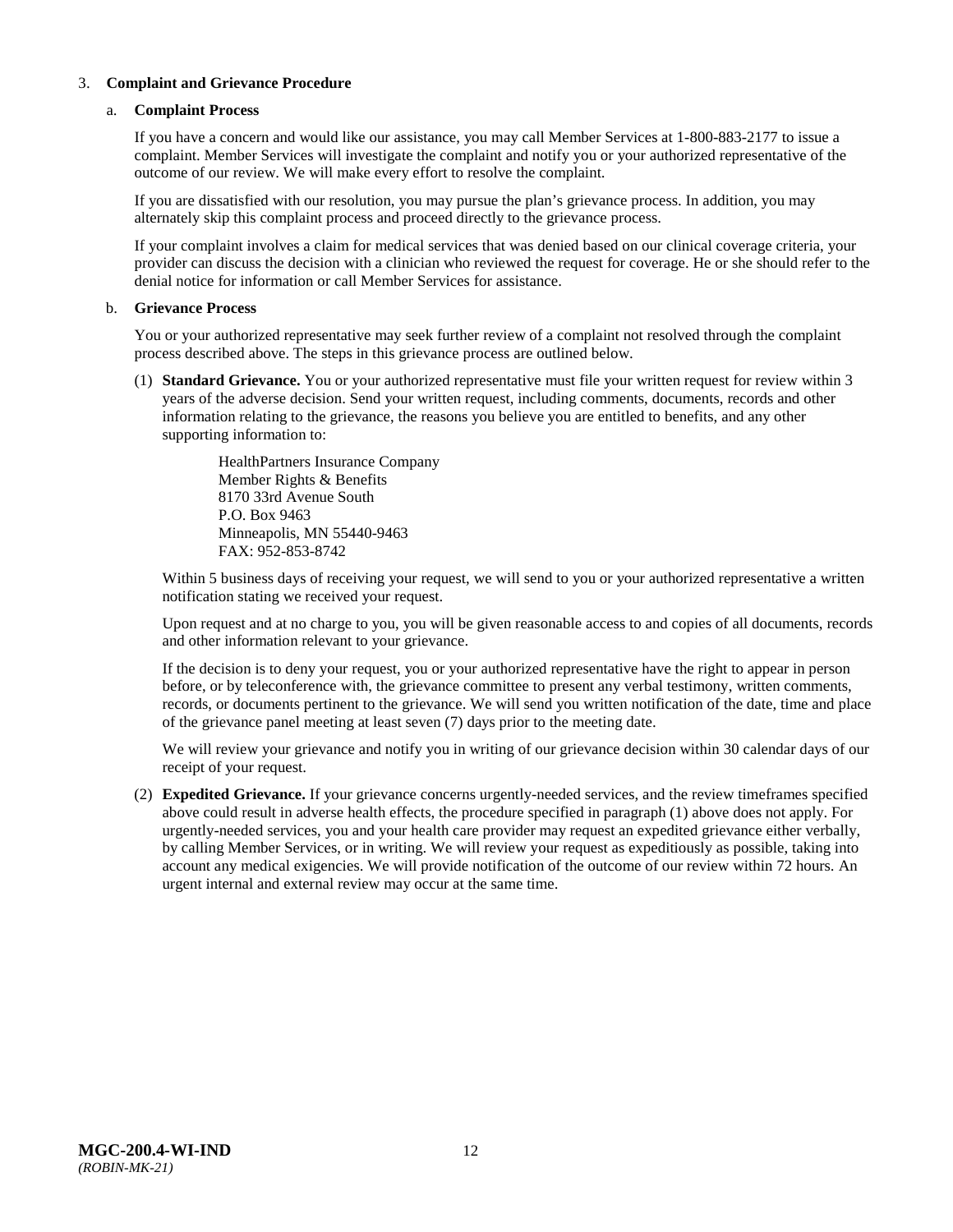### 4. **Independent Review Procedures:**

- a. If we have made an Adverse Determination (defined above), you may request independent review of our decision if you request an external review within four months of the date of the grievance resolution letter.
	- To initiate an external review process, you or your representative may submit a written request for an independent review to us. Send your request to:

HealthPartners Insurance Company Member Rights & Benefits 8170 33rd Avenue South P.O. Box 9463 Minneapolis, MN 55440-9463 FAX: 952-853-8742

If you believe your request involves urgently-needed services, or if we mutually agree that your request should proceed directly to independent review, you should send your request to us.

- Upon receipt of the request for independent review, the Independent Review Organization ("IRO") must provide immediate notice of the review to the complainant and to us. Within 10 business days, the enrollee and HealthPartners Insurance Company must provide the reviewer with any information they want to be considered. The enrollee or his or her authorized representative and HealthPartners Insurance Company shall be given an opportunity to present their facts and arguments. Any aspect of the external review involving medical determinations must be performed by a health care professional with expertise in the medical issue being reviewed.
- b. The IRO will notify you and us of its determination within 45 calendar days (or within 72 hours of its receipt of all needed information, if the independent review is expedited).
- c. The determination of the IRO is binding on you and on us. However, decisions regarding rescissions are not binding on the insured.
- 5. **Office of the Commissioner of Insurance.** You may contact the **OFFICE OF THE COMMISSIONER OF INSURANCE,** a state agency which enforces Wisconsin's insurance laws, and file a complaint. You can file a complaint electronically with the **OFFICE OF THE COMMISSIONER OF INSURANCE** at its website at http://oci.wi.gov/, or by writing to:

Office of the Commissioner of Insurance Complaints Department PO Box 7873 Madison, WI 53707-7873

or you can call 1-800-236-8517 outside of Madison or 266-0103 in Madison, and request a complaint form.

# <span id="page-15-0"></span>**CONDITIONS**

### <span id="page-15-1"></span>**RIGHTS OF REIMBURSEMENT AND SUBROGATION**

If we provide or pay for services to treat an injury or illness caused by the act or omission of another party, we have the right to recover the value of those services and payments made. This right shall be by reimbursement and subrogation. The right of reimbursement means you must repay us at the time you receive a recovery and we will be entitled to immediately collect the reasonable value of our payments from said settlement fund. The right of subrogation means that we may make claim in your name or our name against any persons, organizations or insurers on account of such injury or illness.

The right of reimbursement and subrogation applies to any type of recovery from any third party, including but not limited to recoveries from tortfeasors, underinsured motorist coverage, uninsured motorist coverage, medical payments coverage, any applicable umbrella coverage, other substitute coverage or any other right of recovery, whether based on tort, contract, equity or any other theory of recovery. The right of reimbursement is binding upon you, your legal representative, your heirs, next of kin and any beneficiary, trustee or legal representative of your heirs or next of kin in the event of your death. Any amounts you receive from such a recovery must be held in trust for our benefit to the extent of our subrogation claims.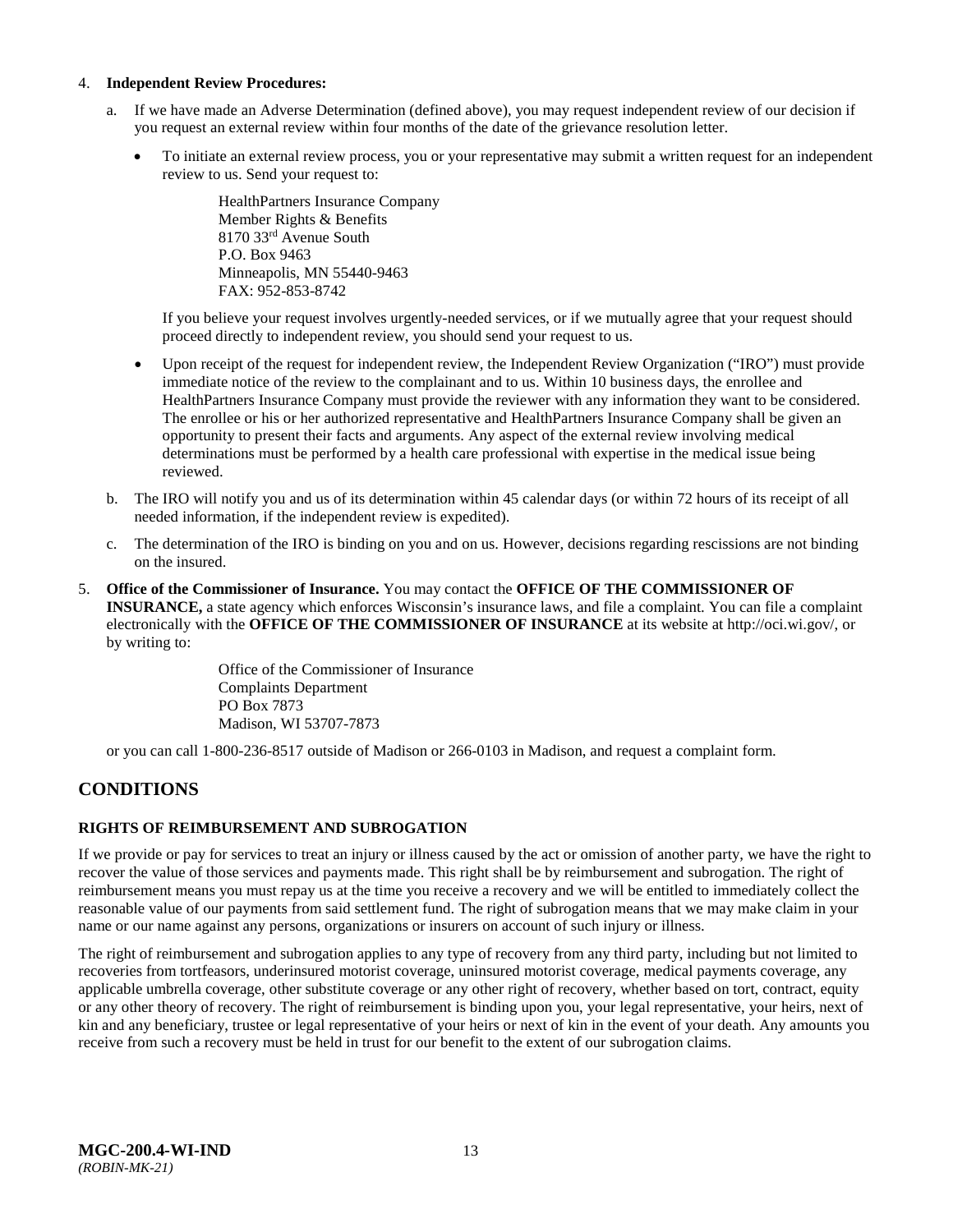You agree to cooperate fully in every effort by us to enforce our rights of reimbursement and subrogation. You also agree that you will not do anything to interfere with those rights. You are required by this Policy to promptly inform us in writing of any potential or pending claim for recovery you may have on account of such injury or illness. Our rights under this part may be subject to and limited by Wisconsin Law but are not limited by our right to recovery from another source. Our rights shall not be reduced by attorney's fees or any other costs of collection incurred by you. We may not have a right to recovery if you have not been made whole, after taking into consideration any comparative negligence. If a dispute arises over the question of whether or not you have been made whole, we have the right to a judicial determination of what dollar amount constitutes full recovery.

### **COORDINATION OF BENEFITS**

This Coordination of Benefits provision applies when the insured has group health care coverage in addition to coverage under this Policy. The insured's benefits under this plan are reduced so that the total benefits do not exceed 100% of covered services.

Certain facts are needed to coordinate benefits. We have the right to decide which facts we need. Consistent with applicable state and federal law, we may get needed facts from or give them to any other organization or person, without your further approval or consent unless applicable state or federal law prevents disclosure of the information without the consent of the patient or the patient's representative. Each person claiming benefits under this Policy must give us facts we need to pay the claim.

If we pay more than we should have paid under this Coordination of Benefits rule, we may recover the excess from one or more of the following:

- the persons we paid or for whom we have paid;
- insurance companies; or
- other organizations.

The amount paid includes the reasonable cash value of any benefits provided in the form of services.

### **MEDICARE AND THIS POLICY**

Medicare is a primary payer for Medicare enrollees who are eligible for Medicare because (a) they have reached age 65, or (b) are under age 65, and covered by Medicare because of disability or end stage renal disease.

The benefits under this Policy are not intended to duplicate any benefits to which insureds are, or would be, entitled under Medicare. All sums payable under Medicare for services provided pursuant to this Policy shall be payable to and retained by us. Each insured shall complete and submit to us such consents, releases, assignments and other documents as may be requested by us in order to obtain or assure reimbursement under Medicare for which insureds are eligible.

We also reserve the right to reduce benefits for any medical expenses covered under this Policy by the amount of any benefits available for such expenses under Medicare. This will be done before the benefits under this Policy are calculated. Charges for services used to satisfy an insured's Medicare Part B deductible will be applied under this Policy in the order received by us. Two or more charges for services received at the same time will be applied starting with the largest first.

The benefits under this Policy are considered secondary to those under Medicare only when the insured has actually enrolled in Medicare.

The provisions of this section will apply to the maximum extent permitted by federal or state law. We will not reduce the benefits due any insured where federal law requires that we determine our benefits for that insured without regard to the benefits available under Medicare.

# <span id="page-16-0"></span>**EFFECTIVE DATE AND ELIGIBILITY**

### <span id="page-16-1"></span>**EFFECTIVE DATE**

**Open Enrollment Period.** During the open enrollment period November 1 – December 23 your coverage will be effective on January 1.

**Special Enrollment Period.** If you enroll during a special enrollment period, your coverage is effective:

- 1. In the case of birth, adoption or placement for adoption, or a child support order or other court order, coverage is effective on the date of birth, adoption or placement for adoption, or the date specified in a child support order or other court order;
- 2. In the case of marriage, coverage is effective the first day of the following month;

**MGC-200.4-WI-IND** 14 *(ROBIN-MK-21)*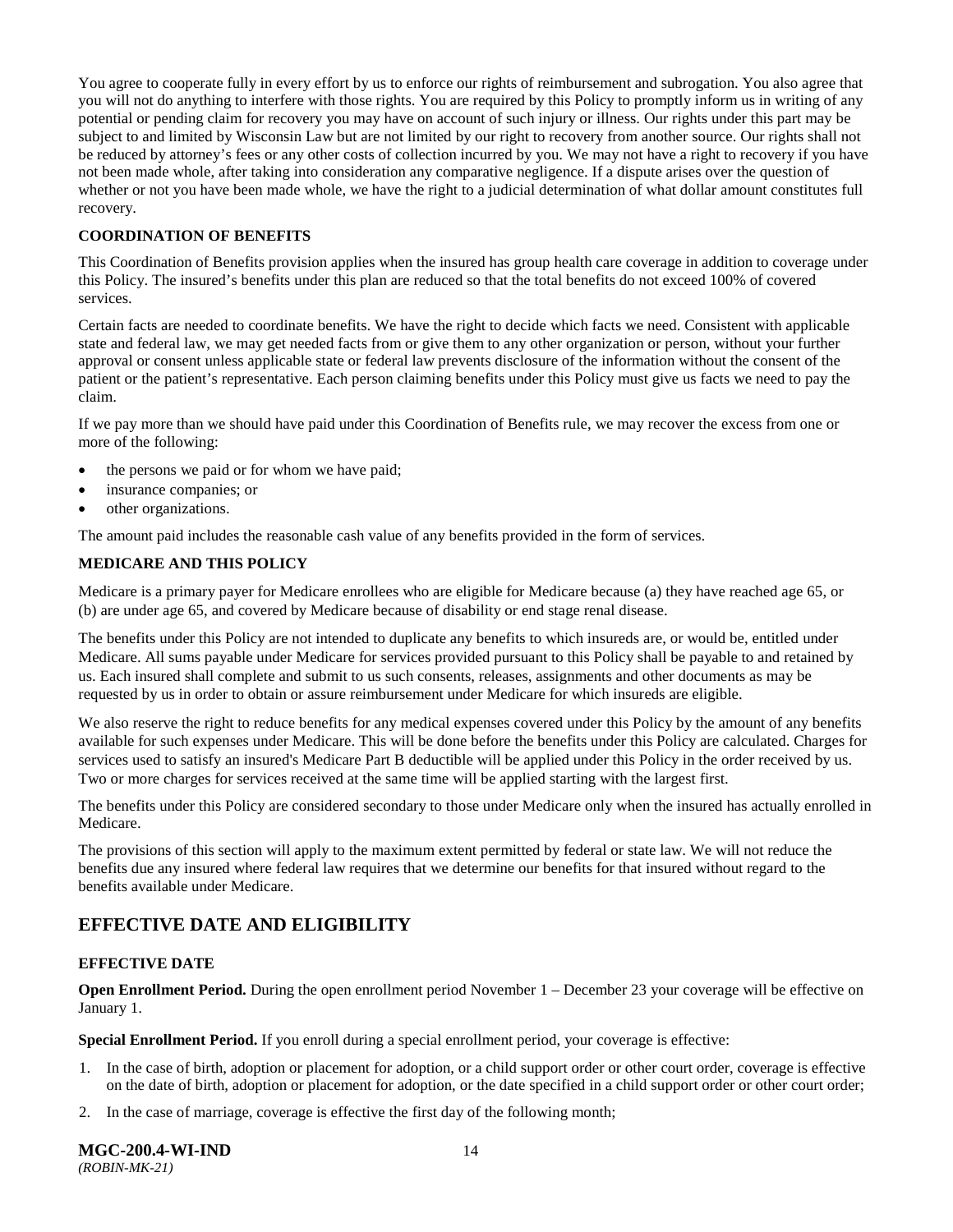- 3. In the case where a qualified individual loses minimum essential coverage, coverage is effective the first day of the following month;
- 4. In the case of an individual gaining access to a new Qualified Health Plan due to a permanent move AND you had qualifying coverage for at least one day in the 60 days before your move, coverage is effective on the first of the month following the move;
- 5. For all other special enrollment period events listed below under the subsection titled, "Eligibility", coverage is effective:
	- a. On the first day of the following month if your Qualified Health Plan selection is received between the first and the fifteenth day of any month; or
	- b. On the first day of the second following month if your Qualified Health Plan selection is received between the sixteenth and the last day of any month.

### <span id="page-17-0"></span>**ELIGIBILITY**

You must enroll yourself and any eligible dependents during the annual open enrollment period or a special enrollment period to be covered under this Policy, except as specified below for a newborn or newly adopted child.

**Open Enrollment Period.** The open enrollment period begins on November 1 and extends through December 23. The annual open enrollment period and the date you have to enroll yourself and any eligible dependents are defined under federal law and may vary.

**Special Enrollment Period.** You are eligible to enroll outside of the open enrollment period if you qualify for a special enrollment period. The following events qualify for a special enrollment period:

- 1. You must enroll yourself and any eligible dependents within 30 days of any of the following HIPAA qualifying events listed under this item 1:
	- If you or your dependents lose group coverage because of termination of employment (except for gross misconduct) or reduction in hours.
	- If you or your dependents lose group coverage because of the death of the enrollee.
	- If you or your dependents lose group coverage because of divorce or legal separation.
	- If your dependent loses group coverage because of loss of eligibility as a dependent child.
	- If you or your dependents lose group coverage because the group enrollee's initial enrollment for Medicare.
	- For a retired enrollee, spouse and other dependents, if you lose group coverage because of the bankruptcy filing by a former employer, under Title XI, United States Code, on or after July 1, 1986.
- 2. You must enroll yourself and any eligible dependents within 60 days of any of the following ACA qualifying events listed below:
	- If you or any of your eligible dependents lose minimum essential coverage (failure to pay premium or a rescission of coverage allowed under federal law do not qualify as a loss of minimum essential coverage). If you or any of your eligible dependents lose minimum essential coverage, you may enroll anytime during the period starting 60 days prior to and ending 60 days following your loss of minimum essential coverage.
	- If you have any newly acquired dependents through marriage, birth, adoption, or placement for adoption, or through a child support order or other court order.
	- If you become a citizen, national or lawfully present individual in the U.S.
	- If you are qualified, but experience an error in enrollment.
	- If you are enrolled in another Qualified Health Plan and you successfully demonstrate to the Marketplace that your Qualified Health Plan has substantially violated a material provision of its Policy.
	- If you are newly eligible or lose eligibility for advance payment of the premium tax credit, or you experience a change in eligibility for cost sharing reductions.
	- If you become eligible for a new Qualified Health Plan offered through the Marketplace because of a permanent move and you had minimum essential coverage for one or more days during the 60 days prior to the permanent move.
	- If you are an Indian, as defined by section 4 of the Indian Health Care Improvement Act, you may enroll in a Qualified Health Plan or change from one Qualified Health Plan to another one time per month.
	- If you are a qualified individual or enrollee and you demonstrate to the Marketplace, in accordance with the Department of Health Services guidelines, that you meet other exceptional circumstances as the Marketplace may provide, you may enroll in a Qualified Health Plan.

**Late Enrollment.** If you do not enroll yourself or any eligible dependents during the open enrollment period or a special enrollment period, you must wait until the next annual open enrollment period to enroll yourself and any eligible dependents.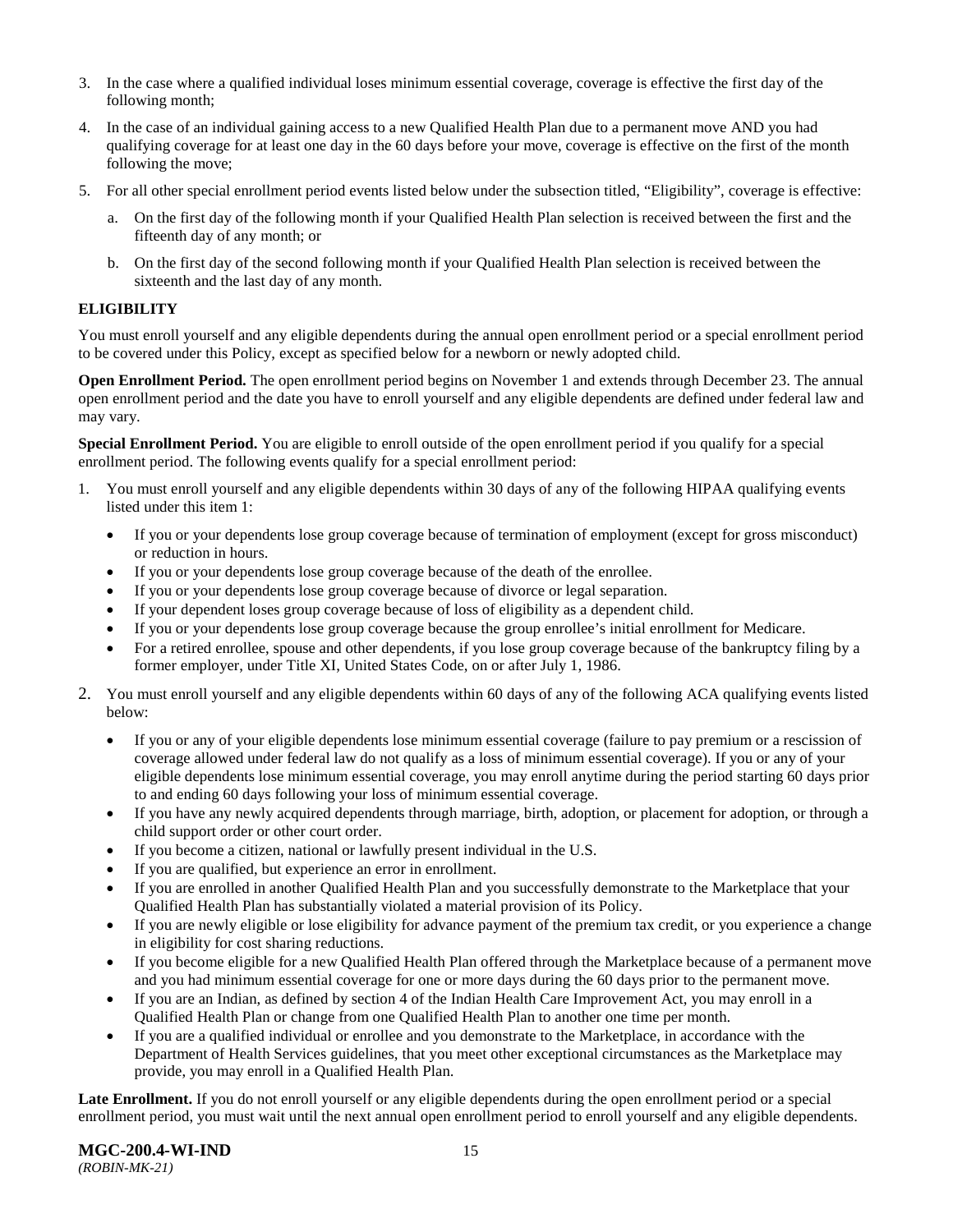**Newborn or Newly Adopted Child Enrollment**. Your newborn child, or covered dependent's newborn child, is automatically covered for the first 60 days after birth. Your adopted child or child placed for adoption is covered for the 60 days immediately following the date the child is placed in your home or the date of the final court order granting the adoption. Coverage is effective from the date of birth or adoption (or date of placement for adoption). If premium is required to add the child for coverage under this Policy you must notify us and send the required premium within 60 days of the child's birth, adoption or placement for adoption. If premium is not required to add the child under this Policy, you should still notify us as soon as possible, so we can enroll the child in the plan.

If you do not notify us, or do not pay the required premium, within the initial 60 day period following birth, adoption or placement for adoption and you would like to add your child or grandchild for coverage, you may add the child for up to one year from the date of birth or adoption if you pay the required premium; premium payments that are past due may be subject to interest. If you do not add your child or grandchild within one year, that child will be considered a late entrant.

### <span id="page-18-0"></span>**CHANGES IN COVERAGE**

All changes to the Policy must be approved by us. No agent can legally change the Policy or waive any of its terms.

<span id="page-18-1"></span>Any change in coverage required by state or federal law becomes effective according to law.

### **TERMINATION**

Termination of coverage for the enrollee constitutes automatic termination of coverage for all of the enrollee's enrolled dependents, unless otherwise specified by the enrollee.

### <span id="page-18-2"></span>**VOLUNTARY TERMINATION**

You may cancel your Marketplace plan any time. To cancel this Policy, contact the Marketplace Call Center. In most cases coverage ends immediately, but not always. Once you terminate this Policy, you cannot re-enroll until the next annual open enrollment period (unless you qualify for special enrollment period). The best way to make sure coverage ends on the right date is to contact the Marketplace Call Center and request the change.

### <span id="page-18-3"></span>**INVOLUNTARY TERMINATION**

We may terminate your coverage under this Policy if any of the following apply:

- If we no longer offer coverage in the individual market, subject to 180 days advance notice of termination.
- If we terminate a particular plan or product, subject to 90 days advance notice of termination. In this case, you would be able to select a different plan or product.
- If you move outside of our service area, subject to 31 days advance notice of termination.
- If an enrolled dependent no longer meets this Policy's definition of eligible dependent, coverage for that dependent terminates on the last day of the month in which the dependent's eligibility ceases.
- To the extent that a termination would be considered a rescission under state or federal law under the last bulleted item we are required to give you 30 days advance notice of termination.
- If we receive information from the Marketplace to terminate your coverage.

We cannot renew your coverage with us if the following applies:

If we have knowledge that you are entitled to Medicare Part A or enrolled in Medicare Part B and renewal of individual coverage with us through a different policy or contract would duplicate benefits for which you are otherwise entitled, then any renewal of your individual coverage with us through a different policy or contract is prohibited by federal law and cannot be renewed.

### <span id="page-18-4"></span>**TERMINATION FOR CAUSE**

- The premium payment is due on or before the  $1<sup>st</sup>$  of each month that coverage is provided. There is a 10-day grace period during which to pay the required premium. Coverage under this Policy will continue in force during the grace period. If no payment is received by us within the 10-day grace period, coverage terminates retroactive to the paid through date.
- In the event of misstatements made by the applicant in the enrollment form for coverage under this Policy, no misstatement, except fraudulent misstatements, shall be used to void this Policy or deny a claim for benefits covered under this Policy for loss incurred or disability commencing after the expiration of the two year period beginning from the issue date of this Policy. No claim for loss incurred commencing after two years from the effective date of the Policy is reduced or denied on the ground that a disease or physical condition not excluded from benefits by name or specific description effective on the date of loss, has existed prior to the effective date of coverage under this Policy.